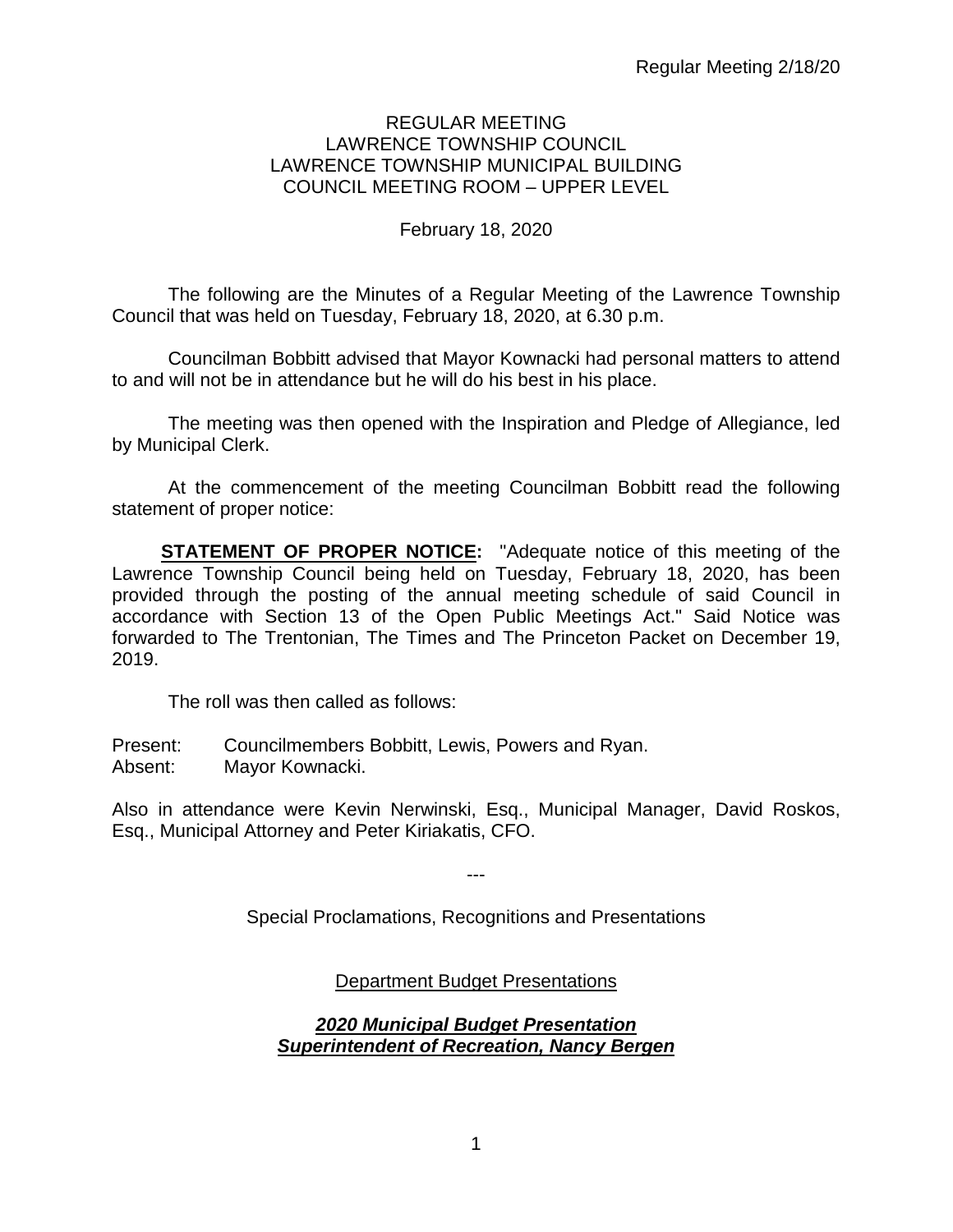### **2020 Municipal Budget Presentation Recreation - Nancy Bergen, Superintendent of Recreation**

Ms. Bergen greeted the Council and distributed handouts to everyone regarding her 2020 budget presentation for the Lawrence Recreation Department that is comprised of the Office on Aging/Senior Center and the Special Events Divisions which fall under the Superintendent of Recreation. She imparted that the goal of the Recreation Department is to provide recreational programs that enrich the quality of life for Lawrence residents by promoting an active lifestyle and encouraging social interaction.

Ms. Bergen proceeded to highlight the following items relative to the Recreation Department:

• Recreation Organizational Chart that includes the Recreation Office, Special Events and Office on Aging. The Recreation/ Office on Aging staff - Jeffery Radice, Recreation Leader, Megan Cook, Part-Time Recreation Clerk, Lillian LaSalle, Executive Director of Office on Aging, Coral Phillips, Senior Citizen Program Aide and two Part-Time Drivers - Ron Dziminski and Mark Lenarski, hired this year with the retirement of Leonard Spellman, former van driver for the Senior Center.

Ms. Bergen noted that she has a very good staff that is very enthusiastic, hardworking and they do a lot of off-hour things and she just wanted to recognize them for that.

• Recreation Department operating with three full time employees, more than 100 part time employees in addition to 70 volunteers who play a critical role in coaching, teaching and leading any of the activities. The Department coordinating a lot of recreation programs from the beginning to the end. They do park planning and development and a lot of community relations and customer service which includes a lot of work with the Youth Sports organizations throughout the town with regards to scheduling of the fields, supervising the fields, lighting, practice and game schedules.

Ms. Bergen noted that a lot of the programs they could not do without the support of the Public Works Department who maintain the buildings and grounds, athletic fields and the senior center. The Health Department that run a lot of the programs at the Senior Center and the Police Department who assist them with the camps and other things.

• 2019 Recreation Department Selected Program Participants – Winter Youth Basketball Program (388), Summer Camps Before/After Care (127), All Summer Camps (481), Youth Winter Wrestling (41), Clinics/Classes (97), Community Gardens (92), Lawrence Lighting Swim Team (139), Swim Lessons (272), Pool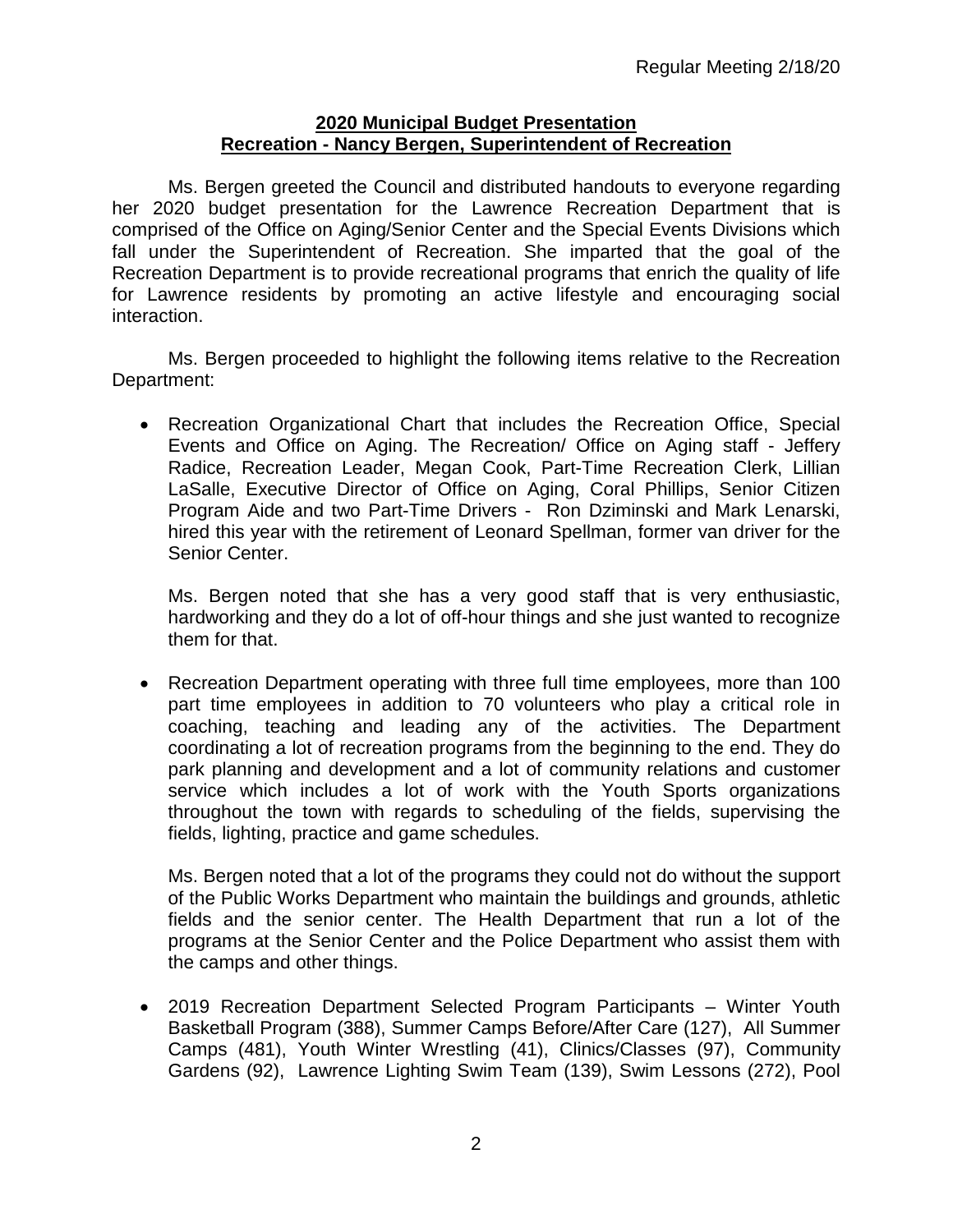Membership (108), Daily Pool Passes (173), Park Pavilion Rentals (41) and Red, White and Bang Kid's Triathlon (132).

- Recreation Department's office hours, pool hours, park facilities, nature center, various programs at BOE facilities and senior center with hours of operations ranging from 8:30 a.m. -10:00 p.m., Monday thru Sunday.
- Community Special Events planned and coordinated by the Recreation Department – such as the Colonel Hand March, Community Day, Memorial Day Parade and Ceremony, Fourth of July Fireworks, Red, White and Bang Kids Triathlon, Community Day, Veterans Day and the Township Municipal Tree Lighting.
- 2019 Accomplishments Successfully moved Community Day to Central Park, Added a Teen Adventure Travel Camp (included trips such as hiking, skydiving and caving), Added a Junior Golf Camp, New Holiday House Lighting Contest (32 houses registered), Added an Adult Water Exercise Class, Added a Kid's Triathlon Training Class, Added a Girls Fall Basketball Clinic, Added an additional week of Nature Center Camo, Veterans Breakfast (partnered with Lawrence High School Patriotic Committee and Post 414) and Increased Participation at Special Events.
- 2020 Recreation Department Strategic Goals Primary Goal is to keep evaluating, promoting and improving the exciting program and adding additional programs; continue to increase participation at Special Events, Introduce Rec to the Rescue where the staff would offer small art projects and games once or twice a month at different parks and the location of the Rec Van would be announced on Social Media, Add additional Adult programs, New Street Hockey Program, Offer additional programs and activities, explore additional parking options and research grant for adding display cases for art and education purpose a to the inside of the Nature Center and Continue to research trending needs of the community.

Ms. Bergen reported that the Lawrence Township Office on Aging/Senior Center continues to be a hub of activities providing socialization, nutrition and recreation programs geared toward keeping Lawrence Township seniors 60 and older active, healthy and happy.

Mr. Bergen proceeded to highlight the following items relative to the Office on Aging:

• Slide show of participants and various activities, programs and special events and the 2019 Office on Aging Program Monthly Participation by Class/Group prepared by Lillian LaSalle, Executive Director of Office on Aging, which included a report of senior programs - bingo, chorale, creative art classes, exercise, games, hula and line dancing, mah-jongg, tai-chi exercise, van service, yoga and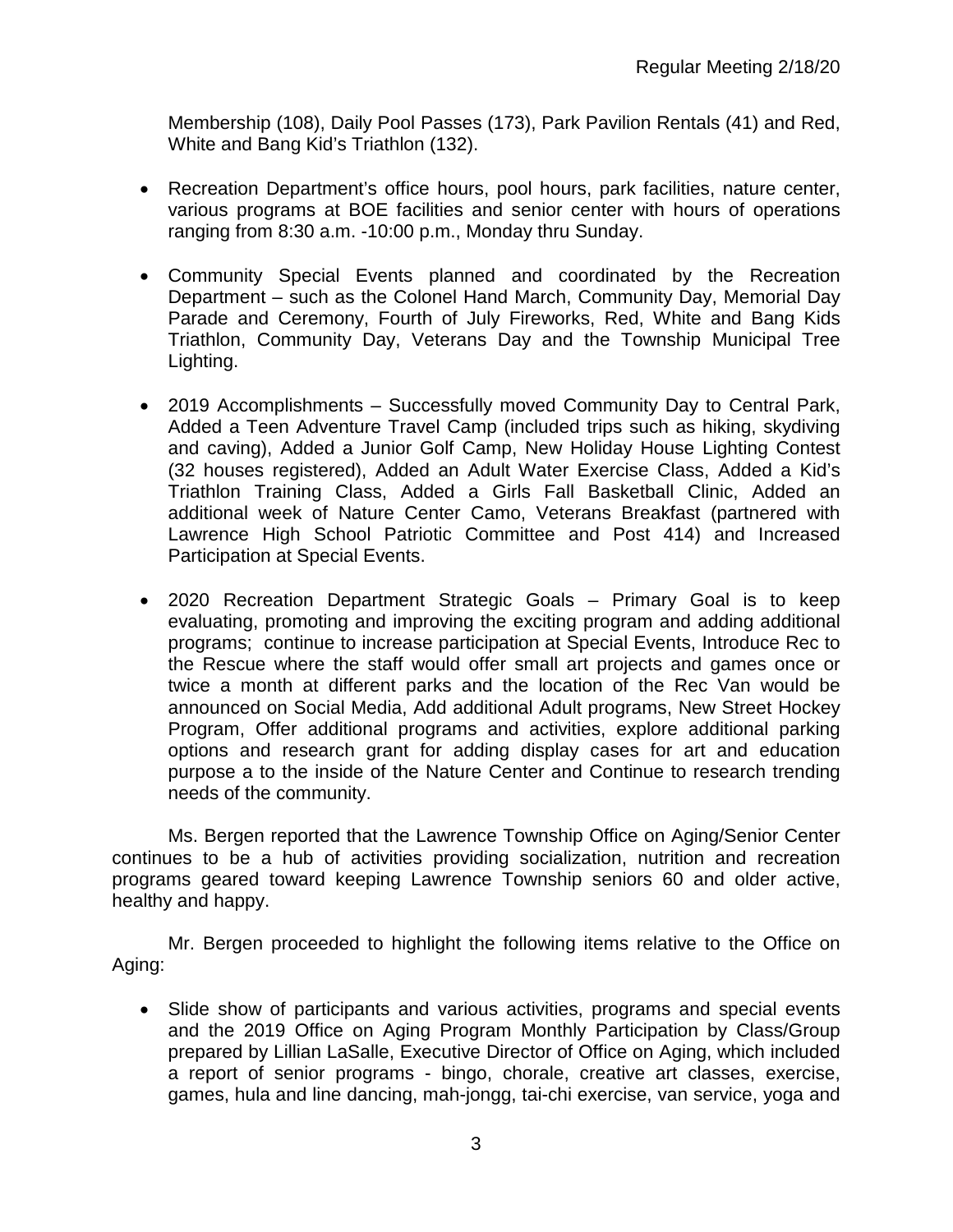other recreational programs and total number of participates (20,265) that does not include seniors who attended the Nutrition Program offered (4) four days a week at the Center.

- 2019 Office on Aging and Senior Center Highlights Clear Captions Speaker, AARP Taxation Program, Black History Month, Chinese New Year Celebration, Valentines Pizza party, Diabetes Self-Management Talk and Program, AARP Safe Driving Class, St. Patrick' s Day Social, Diabetes Self-Management, Hypertension Speaker, Passport Day, Intergenerational Programming, Friends and Family CPR, Water Color and Silk Painting Instructor, Volunteer Appreciation Event, The Artistry of Head Wrapping, Older American's Month Program, Consumer Affairs Talk, Choraleers Memorial Day concert, Elder Abuse Prevention Day, Home Town Hero at the Ball Park, Community Concert Band Summer Concert, 2019 Summer Fun Night, 1<sup>st</sup> Annual Lawrence Township Senior Art Show at Lawrence Library, Annual Nutrition Picnic at Mercer Park Arena, Annual Indoor Flea Market, Healthy Bones Orientation, Senior Olympics, Annual Senior Holiday Luncheon, Community Concert Annual Concert, Lawrence Senior Township Choraleers, Christmas and New Year's Party Kwanza, Fruit Baskets from "It's Your Best Shot" and Rights for Nursing Residents Legal Talk.
- 2020 Senior Center/Office of Aging Strategic Goals Continuing to offer programing with Lawrence Township Schools including Valentine's Day Social with the Interact Club at the High School, Spring dress rehearsal for Frozen at the Middle School, Middle School personal interviews with seniors, High School and Middle School student volunteers during summer months for required community service and other collaborative efforts including student card sharing for holiday; Increased interaction with Rider University students including computer lab work; Expand travel programs to offer excursions to local theatre productions, day trips and overnight trips and cruise planning, Offer a caregiver information forum; Engage the Executive Committee to come up with a Mission and Vison Statement for the Office and Senior Center.

Ms. Bergen advised that the Recreation Department, Office on Aging and Special Events operating budget remains the same for 2020 and her Capital Budget Request for Recreation is for park improvements that includes the Nature Center parking lot, Veterans Park and Colonial Lake playground area (\$45,000). Her request for Office on Aging is for building improvements that includes a front entry reception area, new light fixtures and new TVs for two of the rooms at the Senior Center. (\$11,500).

In closing, Ms. Bergen acknowledged and thanked the Council and Municipal Manager for their support and participation in the Recreation Department/ Office on Aging special events and members of the 2019 Patriotic Committee, 2019 Senior Executive Committee, 2019 Recreation Advisory Committee and the 2019 Friends of the Nature Center for all of their help with the activities, programs and special events. She then opened the floor for questions and comments.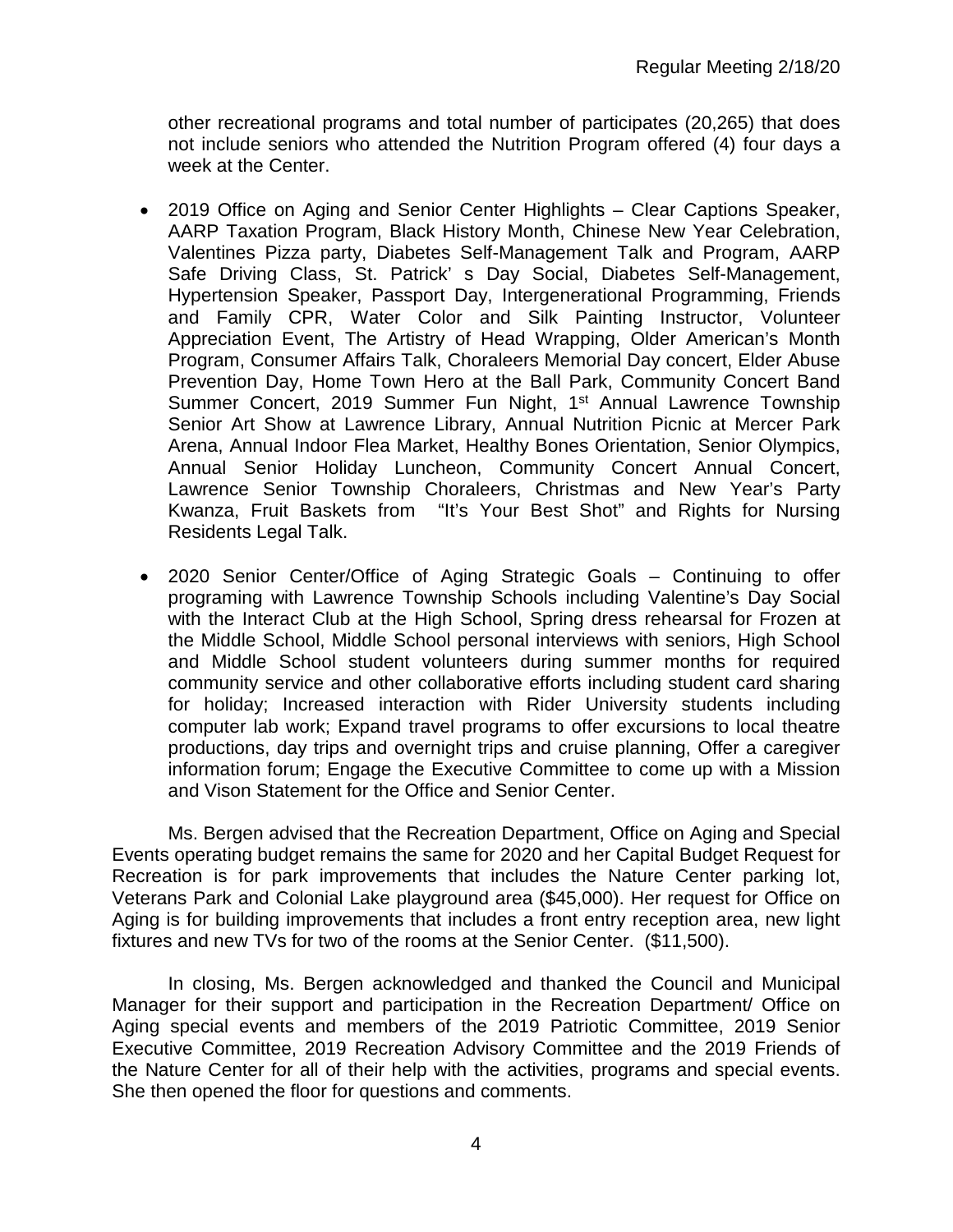Councilman Ryan stated Ms. Bergen is a real asset to Lawrence Township. When he is at the Senior Center…she is there; when he is at all sorts of meetings…she is there. Mr. Ryan reiterated again how great of an asset Ms. Bergen is to the Township with what she does with the kids with soccer and basketball. He has also seen her on Valentine's Day at the Senior Center supporting the seniors; then she was off the next day; but, came down for basketball. So, he just wants to thank her for all that she does for Lawrence Township.

Councilwoman Lewis stated based on Ms. Bergen's budget request for park and building improvements versus the revenue, she is asking for \$53,000 less than she brought in last year and she thinks that is important to know as it means people really like the programs that are being offered and the improvements would be a great investment in the Township. She further echoed Councilman Ryan's comments with regards to the great job Ms. Bergen and her staff do and her being a great asset to Lawrence Township. She also complimented Ms. Bergen on the awesome fliers that were done this year and the social media presence they have incorporated which has brought a lot more people into the special event pieces and she loves some of the new programs outlined in her presentation.

Mr. Nerwinski advised that the Recreation Department has undertaken the Senior Connect Program and he thinks that participation is related directly to the quality of the programs but also social media as they are really working on their presence through that. And, he feels the Nature Center is an underutilized asset which they should focus on in the next couple of years to improve it as well as open it up to the community a little bit more. In addition, they should explore the use of the Lawrence Neighborhood Center for township programs as it is also underutilized; so they will be partnering with Homefront to explore those options. He then echoed previous comments relative to the wonderful job Ms. Bergen is doing and the great ideas she comes up with for employee events to help motivate and improve the atmosphere among the Township employees.

Councilman Powers thanked Ms. Bergen for the fantastic job her department has done and kudos on the great attendance at the Special Events to include the Tree Lighting Ceremony and Community Day which was moved to Central Park this year and had record numbers.

Councilman Bobbitt noted the 5200+ people that attended Bingo and the high attendance record for other programs and services and echoed the same sentiments as the rest of Council with regards to the great job she and her department does and the underutilization of the Neighborhood Center the Township Manager discussed.

A brief comment and question period took place relative to bringing back the Art Program and incorporating more programs such as drama, LEGO, etc. for residents not interested in sports; adding new programs such as photography and art in nature, renting and adding security and lighting at the Nature Center; pool usage for recreation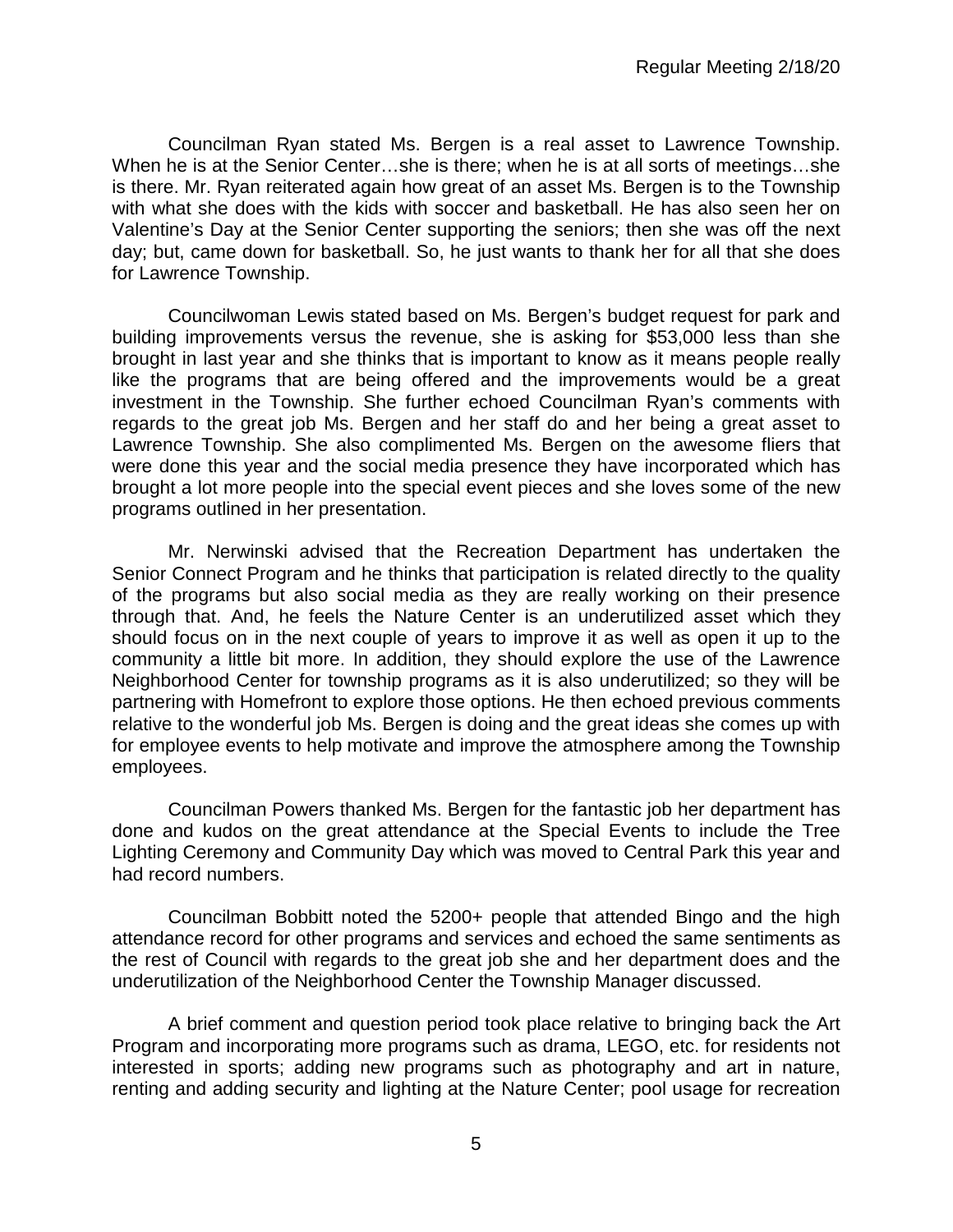program changed to Lawrence High School and Safety Town at Ben Franklin Elementary School and the  $4<sup>th</sup>$  of July fireworks taking place on July 1<sup>st</sup> with a rain date on July 3rd.

# *2020 Municipal Budget Presentation Emergency Management, Jack Oakley, Director of Emergency Services*

 $\sim\sim\sim$ 

Mr. Oakley greeted the Council and distributed a handout relative to the 2020 Budget presentation and thanked the Council for affording him the opportunity to speak before them tonight and advised that he will be going over some of the Emergency Management Departments specifically the Fire, EMS, OSHA Budget and Office of Emergency Management.

Mr. Oakley opened his budget presentation by reviewing the following:

• EMS Division – comprised of (9) nine employees and one Chief which includes one (1) Supervisor, (8) employees and a list of per diems to fill-in for the career staff when they are off; EMS call stats of receiving over 4,000 calls – answered 3086 – a large caseload for 9 employees; notable responses in Lawrence during 2019 that included – (52) cardiac arrest, (177) cardiac/strokes, (1444) general medical calls, (444) traumatic injuries, (271) respiratory emergencies, (80) overdoses (80), (8) maternity/childbirths, (124) assist to citizens, (49) assist to fire or police for standbys and (332) motor vehicle accidents with 24 of them requiring heavy rescue for entrapment.

Mr. Oakley advised of one incident where a 70 year old gentleman had fallen unconscious at the gym in town and when EMS arrived they immediately recognized that it was not just an unconscious person but an individual in cardiac arrest. Luckily some of the other people at the gym had applied the AED to the gentlemen that had shocked him at least three times and the EMS crew continued the shocking process not only with the equipment from the gym but with their own AED and they got pulses back and he survived, which shows the great skills and knowledge of the crew in recognizing quickly that the person was not unconscious but in cardiac arrest which goes on day in and day out and they do a fantastic job.

Budget Request - Mr. Oakley stated under the EMS they are looking for one capital expenditure to be done which will be an All-Terrain vehicle. The vehicle will be put in service to do the Red, White and Bang Triathlon,  $4<sup>th</sup>$  of July Fireworks display and the Memorial Day Parade where they have pedestrian traffic that is off the traveled roadway and it takes them a considerable amount of time to be able to reach people who need help. So, the vehicle will be equipped to assist them in being able to move from a paved location off the beaten path so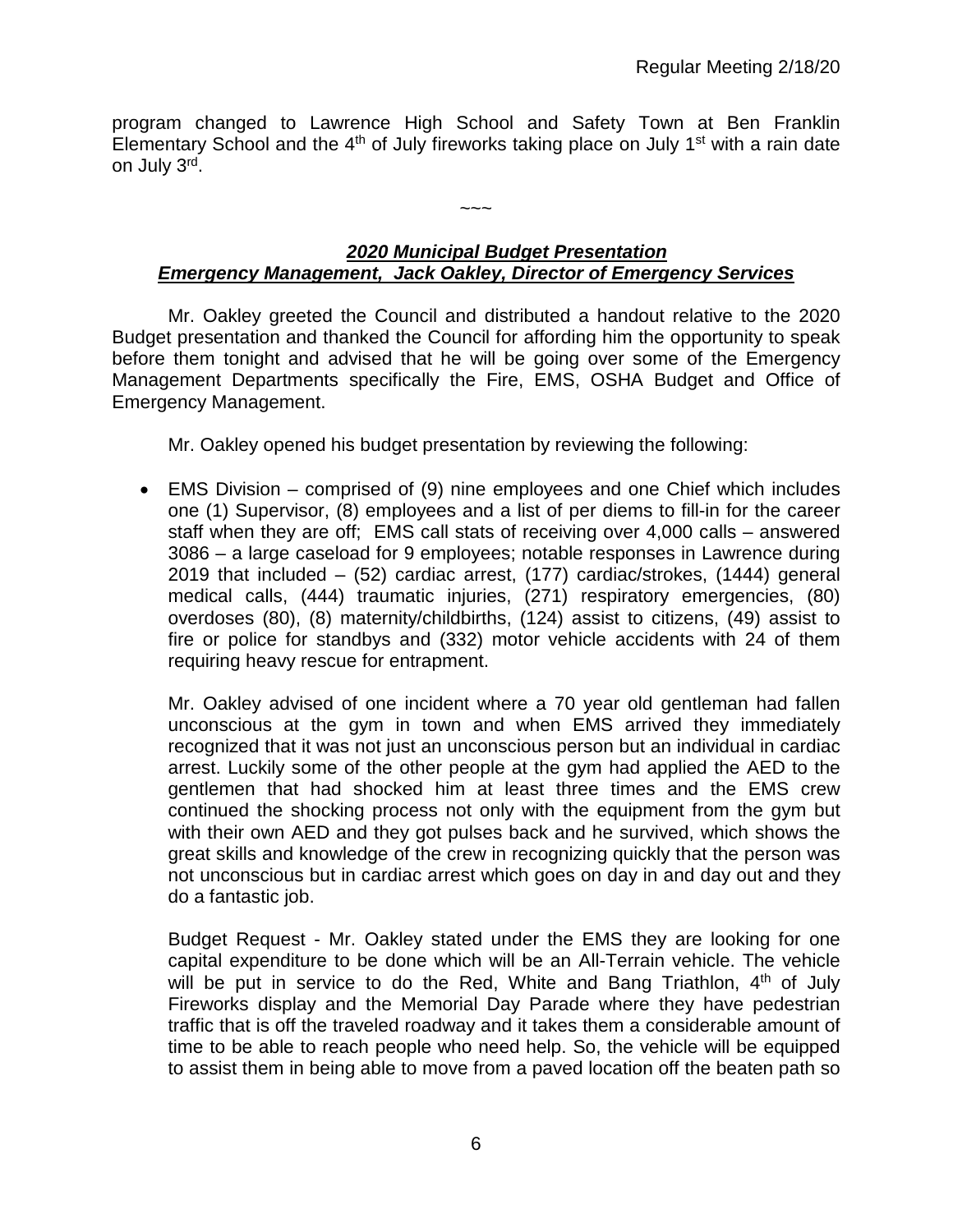to speak to get to somebody who needs help which would great for the Lawrence-Hopewell Trial which is a very limited access area.

• Fire Division – consist of (3) three fire stations - Lawrence Road, Lawrenceville and Slackwood Fire Company as well as the career staff comprised the Lawrence Fire Department. In 2019, there were 1435 calls for service for the volunteers with the career staff responding to various incidents to help provide coverage for the first responders when the ambulance was tied up during the day. (Mr. Oakley noted back in 1974 when he joined the Slackwood Fire Company they was struggling to make 100 calls a year so although that was a number of years ago that call volume is still very steep.)

Budget Request - Mr. Oakley advised that he would be reviewing the Capital Budget request for the Career Staff first and indicated over the last several years the Career Staff has obtained their own rescue equipment which is utilized for motor vehicle accidents to extricate people from and in 2019 they were at an alltime high so they are asking to supplement that with some additional extrication equipment in the amount of \$14,500. The career staff itself answered 571 calls out of the 1435 calls and all of the statistics are broken down in report by assignment, major incidents and the average for all calls.

The Volunteer Staff request for replacement of self-contained breathing apparatus that is the lifeline for a firefighter which includes the safety ensemble a firefighter wears – helmet, coat, gloves, boots, pants, etc. and the SCBA that has reached their life expectancy and serviceability. The request is for 42 to 45 SCBA's replacements at a cost of approximately 8,000 per unit totaling over \$300,000. Mr. Oakley noted in talking with the CFO and the Municipal Manager they have decided to try and do a 3-year program where they will purchase a third of what is needed to replace each year and get them back in service so they will be able to supply the fire department and the volunteer staff new SCBA's to put on their apparatus and they are asking for an amount of \$99,000 under capital budget.

The Emergency Management Services budget request for (1) one response vehicle to replace the present one that is 10 years old with 75,000 miles and although the mileage does not sound too bad they have to take into consideration that he responds to a great amount of emergencies throughout the day and sometimes after hours on the weeks where there is a lot of quick starts and awful hard stops that he does. They also use the vehicle as a command post in particular instances so it is time to upgrade the equipment and the vehicle itself so they can maintain it as an important part of the fleet.

• Mr. Oakley stated as for the Operating Budget there is no request for any additional increases that includes EMS, Fire Division, Emergency Management and OSHA which is their safety budget.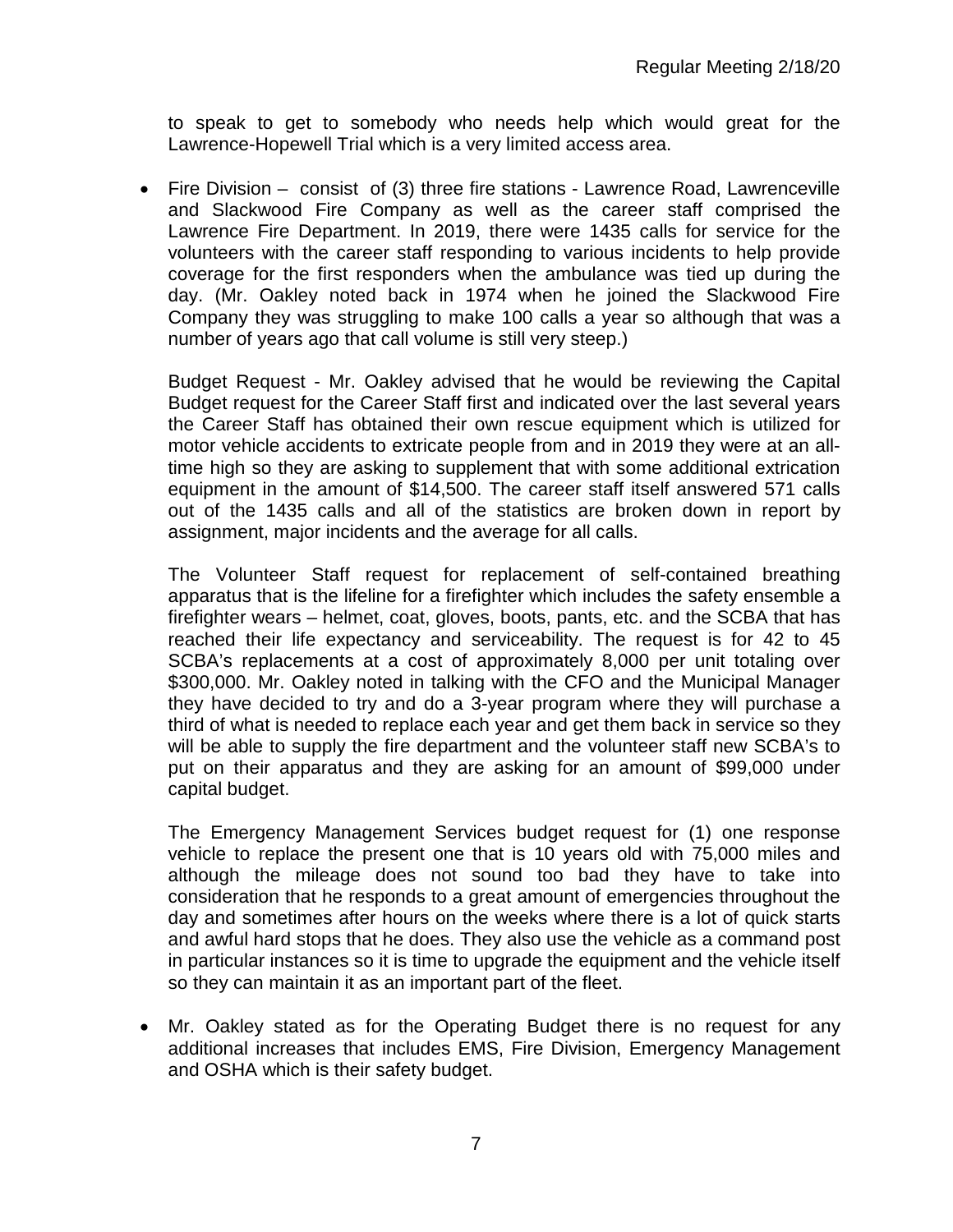A brief comment and question period took place relative to the following: no complaints from residents regarding emergency response time; preparing and planning for future paid staff for EMS and the Fire Division; vehicle extrication training on electric vehicles; SBCA equipment purchased under the 3-year plan being equally distributed among the three firehouse; SBCA interchangeable usage and useful life of the equipment; educating residents through social media to prevent dryer vent fires and getting the word out through the Recreation Department; additional incentives to recruit and retain more volunteers; funding for the purchase of another ambulance; EMS truck being moved over to the Superintendent of Recreation if a new vehicle is purchased and recruitment and retaining volunteer firefighters. The Council thanked Mr. Oakley for the exemplary job he and his staff does in serving the community.

 Mr. Nerwinski indicated for the record that the Township is in the middle of a Fire Study and that study will hopefully give them some good feedback on where the town will be in (5) five years and how they get to that place in terms of staffing and coverage and information requested by the consultants have been provided. They also attended a response to the fire yesterday which was a very gratuitous situation to have them observe and they are currently going through the Rehab Program with the firehouses in terms of what the Council provided in funding last year to help increase membership.

## *2020 Municipal Budget Presentation Chief of Police, Brian Caloiaro*

 $\sim$   $\sim$   $\sim$ 

Chief Caloiaro greeted everyone and thanked the Council for allowing him to speak this evening. He then apologized to the Council for not having the 2019 Annual Report prepared with a lot of statistical information as there were a few things they had to continue to work on and that will be done within the next two weeks and each member of Council will receive a copy of and he would be more than happy to come back in a future meeting to discuss all the details of that yearend report.

Chief Caloiaro thanked the Township Council for all of their support and discussed the outstanding people he works with every day that makes his job easy and a pleasure to come to work each day. He further discussed Mr. Nerwinski being one of the best bosses he ever worked for as well as his great staff of people.

Prior to budget presentation, Chief Caloiaro addressed the allegation made about him instituting an illegal Ticket Scheme featured in newspaper that would negatively impact the residents of Lawrence Township and indicated just recently an independent investigation was conducted and found no proof that an illegal ticket scheme occurred in Lawrence Township.

Chief Caloiaro reported in 2019 the Police Department had 58 sworn officers, (2) officers in the police academy, (4) four School Law Enforcement Officers (SLEO) who cover the schools and they are in the process of hiring a fifth officer, (1) Administrative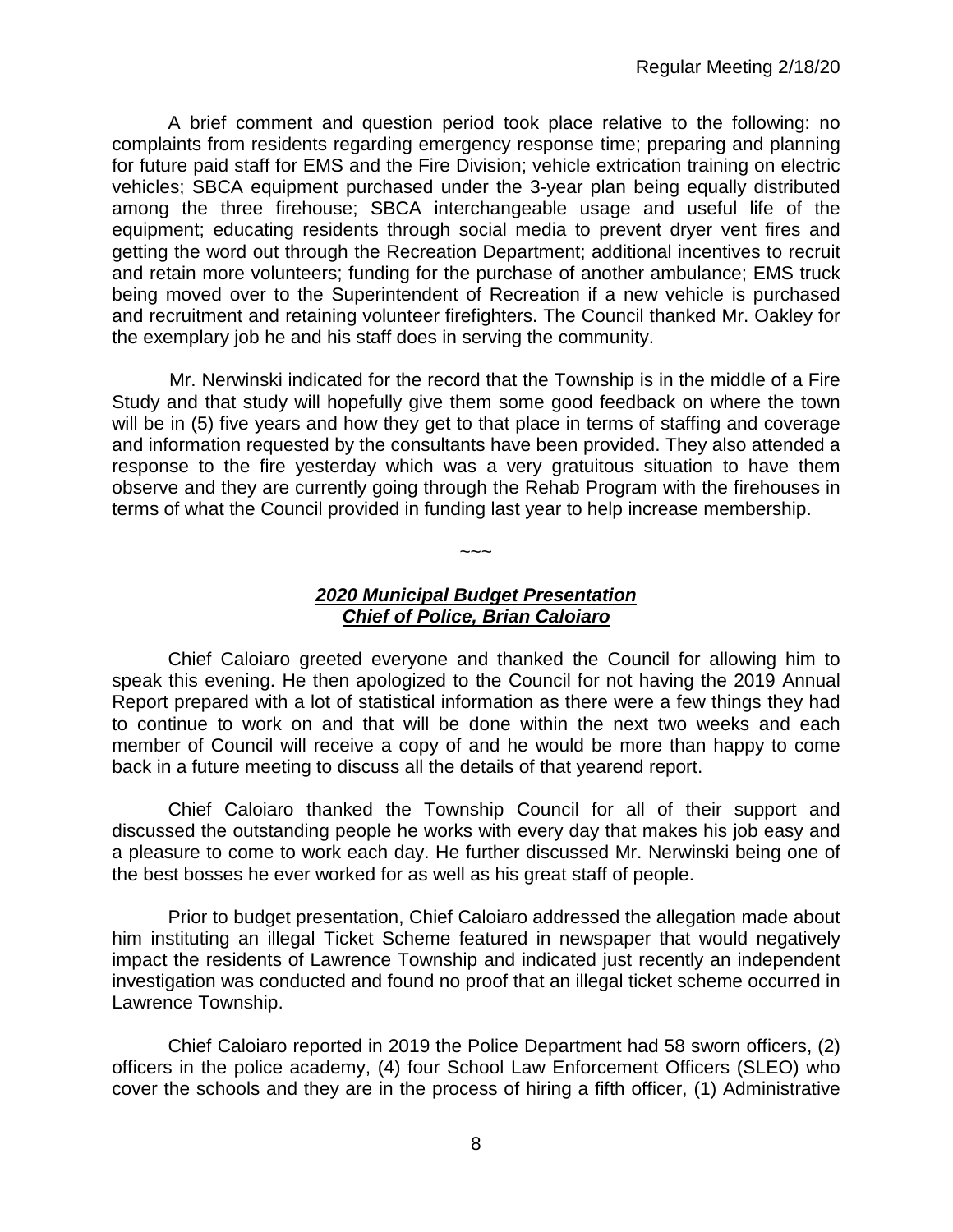Clerk, (2) Account Clerks with one being part-time, (1) Confidential Clerk and (1) Record Support Technician who works in the property room and does the evidence function for the Police Department, (15) Crossing Guards with (2) Reserve Crossing Guards to keep children safe while crossing the road. They had approximately 36,000 calls for service that the officers responded to up from the 33,000 calls in 2018; Dispatch Service still being managed by iXP Corporation an independent company and a 2% decrease in New Jersey Uniform Crime Reporting - arson, burglary, larceny and rape, etc.- down from 656 UCR reported crimes in 2018 to 645 crimes in 2019.

Chief Caloiaro stated the Police Department's 2020 budget request is vanilla, as they are not asking for anything different than they have in the past; but, their operating budget is up a little bit from 2019. The budget increased from \$192,915 to \$210,915 mainly because of the maintenance fees they pay on a yearly basis which seems to go up very quickly being \$117,000 of the police budget goes towards maintenance fees for all of their technology, computer programs and everything else that runs through the department.

Chief Caloiaro stated in terms of Capital expenditures he spoke with Peter Kiriakatis, CFO, about the Police Department's radio communications needing to be upgraded which they decided to put off until the 2021 budget. As for their operating budget they are asking for (11) eleven Toughbook computers for the police cars that keep the police officers up and running on a daily basis because without the computers the officers would have to spend time in the Police Department away from the view of the public; so, they are asking for eleven computers and mounts that go in the police cars with the computers for a total of \$36,748.00. In addition, they are asking for (2) two new police cars with the possibility of a third one as the year goes along to maintain the fleet in keeping the miles low. And, indicated this year they were able to go through a leasing program for their SLEO Officer to drive five new pickup trucks which Lieutenant Drew was instrumental in putting together and maybe in the future the police vehicles will be part of that leasing program which would save the Township a significant amount of money.

Chief Caloiaro highlighted the following current events as it relates to the Police Department:

• The (10) ten weeks, April thru June, he spent at the FBI Academy in Quantico with 255 officers from around the world where he was able to take five classes which he received 16 credits from the University of Virginia and him working and collaborating with constituents from around the world on police issues which is huge and learning trends that are going on around the country. And advised of a media class that he took that helped when they had to do a very large press conference that drew national attention regarding an incident that happened at Lawrence High School and with help of the partnerships. He thanked Councilman Bobbitt who was serving as mayor at the time for all the support he gave to the police during that time and the Detective Bureau who did a phenomenal job investigating that crime which enabled them to get the right message out through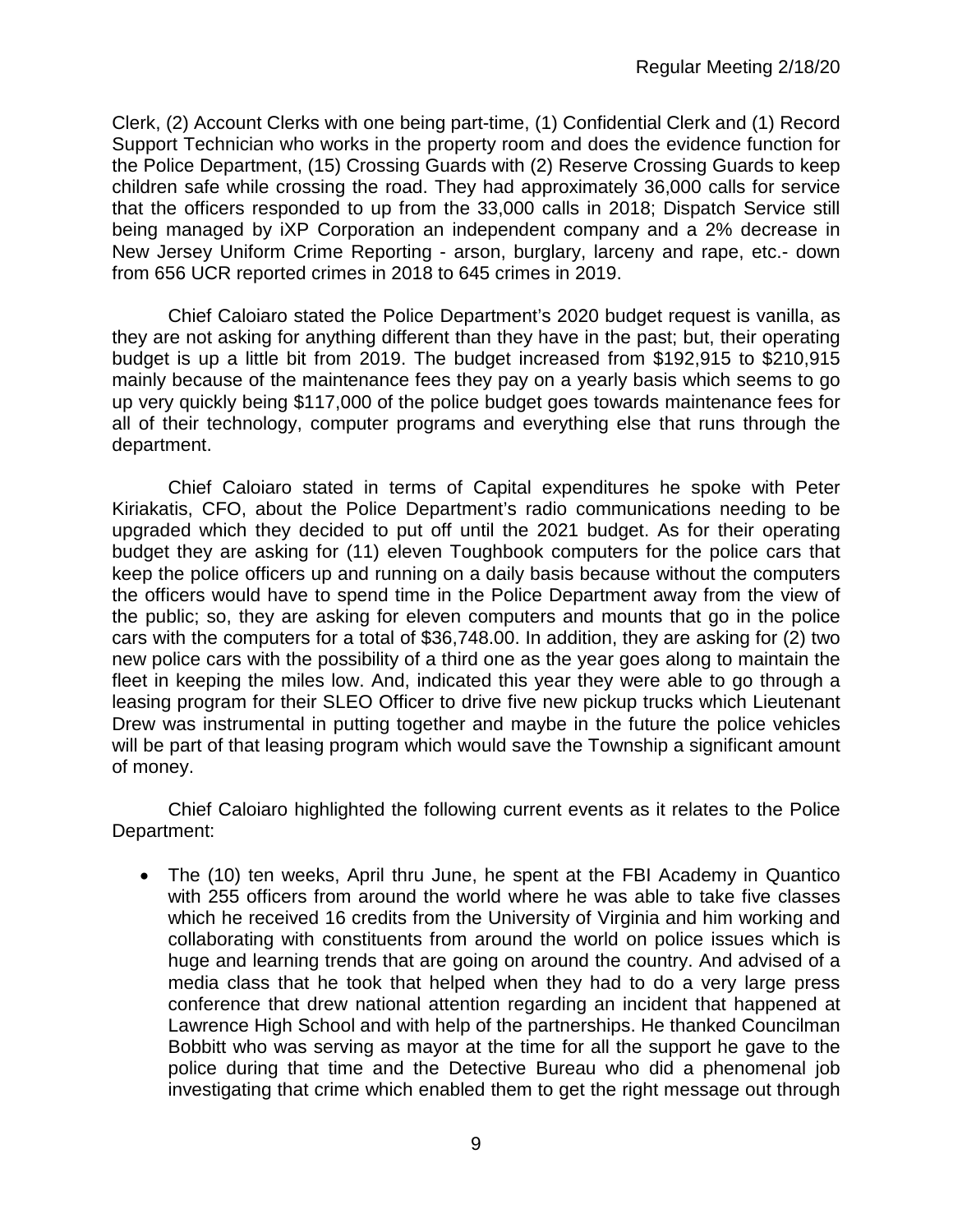that press conference with a big part of that press conference being through the FBI National Academy Media Program that he went through.

- Lawrence Police Department very successfully passed all aspects of the Accreditation Program on October 21, 2019 with the help of Lieutenant Drew, Accreditation Manager, and Officer Michael Whitmore, and the department being re-accredited on March 19, 2020 and hopefully be presented with the recognition at one of the Council meetings in April.
- The Police Department making progress with the usage of Social Media Facebook and Twitter which Chief Caloiaro pointed out is a wonderful way of getting information out to the public as well as providing transparency but there is an aspect of learning how to mitigate and respond to people's questions and post online that could be answered easier by telephone or in person.
- The reinstitution of the D.A.R.E. Program back into the school and the successful training of the 6<sup>th</sup> Graders at Lawrence Intermediate School and St. Ann School and their graduation program taking place on Wednesday, February 19<sup>th</sup>. Chief Caloiaro noted Detective David Burns and Ryan Dunn did a phenomenal job in putting together a very successful program and the SLEO III Officers are doing a great job as well. And advised that they recently hired Officer George Henderson for one of the elementary schools who is a total hit with the kids at the young schools and the plan to hire another officer. And, hopefully, in the future they will have an officer in each of the elementary schools to engage with the children.
- Discussed the non-enforcement events such as the Community Egg Hunt, Memorial Day Parade, National Night Out, Community Day, Trunk or Treat, Coffee with a Cop three events, Youth Police Academy extended one week and very popular and plans for 2020 Bicycle Patrol training.

Chief Caloiaro noted this is the hard part of his presentation…manpower… and advised that this calendar years was quite taxing for the Police Department as they had (58) fifty-eight sworn officers for the year but throughout the year they had (1) one officer retire, (1) one officer resign, (1) one officer pass away, (2) two officers on limited duty for a good portion of the year which put them down in the low 50s in terms of manpower; but, thankfully with the great staff of officers they have, they rose to the challenge and kept on working with overtime so they had to extend more overtime this year than normal.

Chief Caloiaro advised within the next 5 years Lawrence Township will lose half of their police department if they do not start hiring and getting the force at higher numbers. They are going to be caught where they were ten years ago in the 40s again and have to decimate almost all the programs they worked hard to put together and work for. So, he thinks it is imperative over the next few years to get that police number of officers on the force up so in case they have an officer unexpectedly leave or something comes up they are prepared as it takes approximately one year to train and hire an officer and the next police academy is not until September. He then discussed the number of officers eligible to retire including his entire command staff within the next 5 years and the need for the Administration to hire new officers well in advance given the timeframe.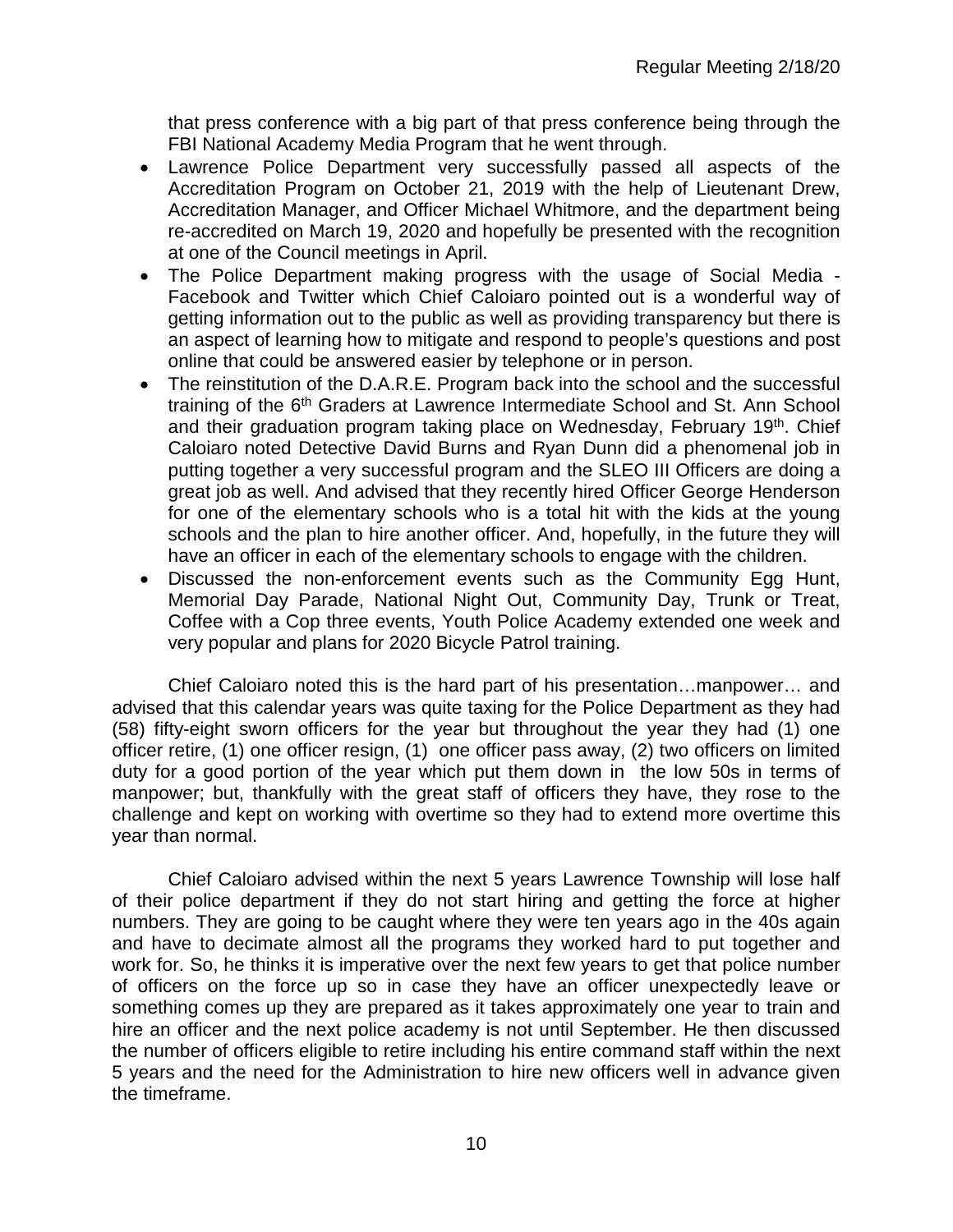Chief Caloiaro discussed future goals with efforts to stabilize and reduce motor vehicle accidents (crashes), increase presence to decrease the four-wheeling activity that takes place in the back of the Nature Center, continuing community engagement and developing new partnerships with churches and other organizations to come up with new innovative ideas to support the town and the people that they serve. He then opened the floor for questions.

Prior to the opening of comments, Councilman Powers imparted when he heard the allegation of Chief Caloiaro conducting an illegal Ticket Scheme he knew it was nonsense and commended the Chief on the way he conducted himself during that investigation by the Prosecutor's Office.

Councilwoman Lewis echoed Councilman Powers' sentiments regarding the allegation and outcome of the investigation and thanked Chief Caloiaro and his staff for the exemplary job they have done in keeping the town safe and their renewed commitment to the community that has been shown over the last several years. She then thanked the Chief and all the Officers for their commitment to the schools and the School Board for paying for the officers, and advised every time Officer George is in the building at the school she hears about how wonderful he is and she was happy to hear about his commitment to do a week at every school just to get know everybody since he is not from the community.

Councilman Ryan echoed the same sentiments as Councilman Powers and Councilwoman Lewis with regards to knowing the Caloiaro family for 35 years who are respectable people and stated he appreciates all that the Chief and his officers have done and he is behind them 100 percent and encouraged him to keep his head high, shoulders back and stay above the white noise.

Councilman Bobbitt spoke about the rollercoaster ride he was on with the Police Chief during his time as Mayor which was scary and not fun but credits his strength to the Chief and his team who allowed him to get through a lot of the white noise Councilman Ryan spoke of that tried to play into a certain narrative that Lawrence Police Department does not do the right thing when he and everyone else knows that they do, which gave him the courage to speak before those cameras. He then thanked the Municipal Manager for helping the Chief get the matter resolved and the Chief for all that he does.

A general comment, question and answer period ensued relative to Chief Caloiaro's presentation regarding the statistical crime report as it relates to the heroin epidemic, increase in crime and treatment offered to offenders to help reduce the crime rate, problems with the bail reform law and transport still being done by the Police Department, police manpower down even with the use of Armed Court Attendants and iXP Corporation managing dispatch services to get more officers on the road; the need for IT services to be done by a sworn police officer; impending retirements, hiring of officer within the budget, new list of candidates to attend the Police Academy in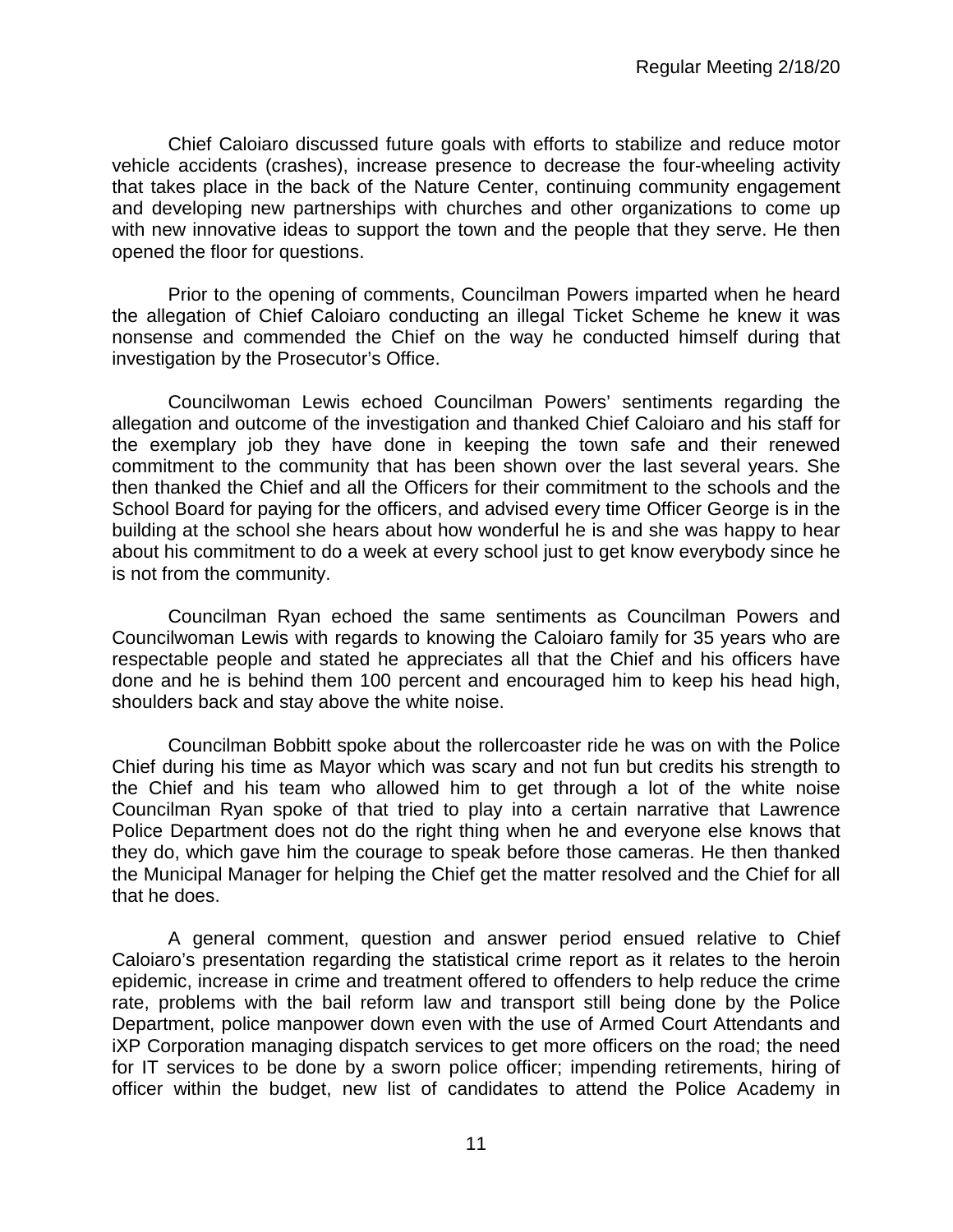September coming out in March and the Chief's recommendation to start hiring ahead to increase staffing levels preferably in the mid-60s to give the Police Department a cushion and his current need of (4) four officers to offset impending retirements; recruitment of new officers and time/training of new officers to effectively do their jobs; unforeseen litigation eating into the cost of hiring new officers that the Administration budgeted for in 2020; iXP Corporation dispatch services not working well due to the revolving door of employees and mistakes and the Administration reviewing the best plan of action once the contract ends to help mitigate the problem – potentially hiring a paid Dispatch Supervisor who is a retired police officer or firefighter with experience in the communication center and police morale improvements and concerns; use of Twitter to get information out and prevent crimes and the amazing job the police does with National Night Out.

Mr. Nerwinski noted for the record that there are 11 police officers present this evening on a Tuesday night when they do not have to be which is awesome and that it is an honor every day to work with the good men and women of the Lawrence Police Department and they have his full support. They focus on the good people and those present tonight mean a lot and goes to the Chief's leadership as they can handle anything and encouraged the Chief and his officers to keep up the good work.

## Public Participation

---

There was no public participation.

---

## Review and Revisions of Agenda

 The Municipal Clerk requested that Resolution 78-20 (18-H.1), Authorizing a Closed Session of Council Immediately Following the Regular Meeting to Discuss Labor Negotiations and Personnel Matters, be removed from the agenda.

On a motion by Ms. Lewis, seconded by Mr. Powers, the Agenda was amended to include the above revision.

Same was carried on the following roll call vote:

Ayes: Councilmembers Bobbitt, Lewis, Powers and Ryan. Nays: None. Absent: Mayor Kownacki.

---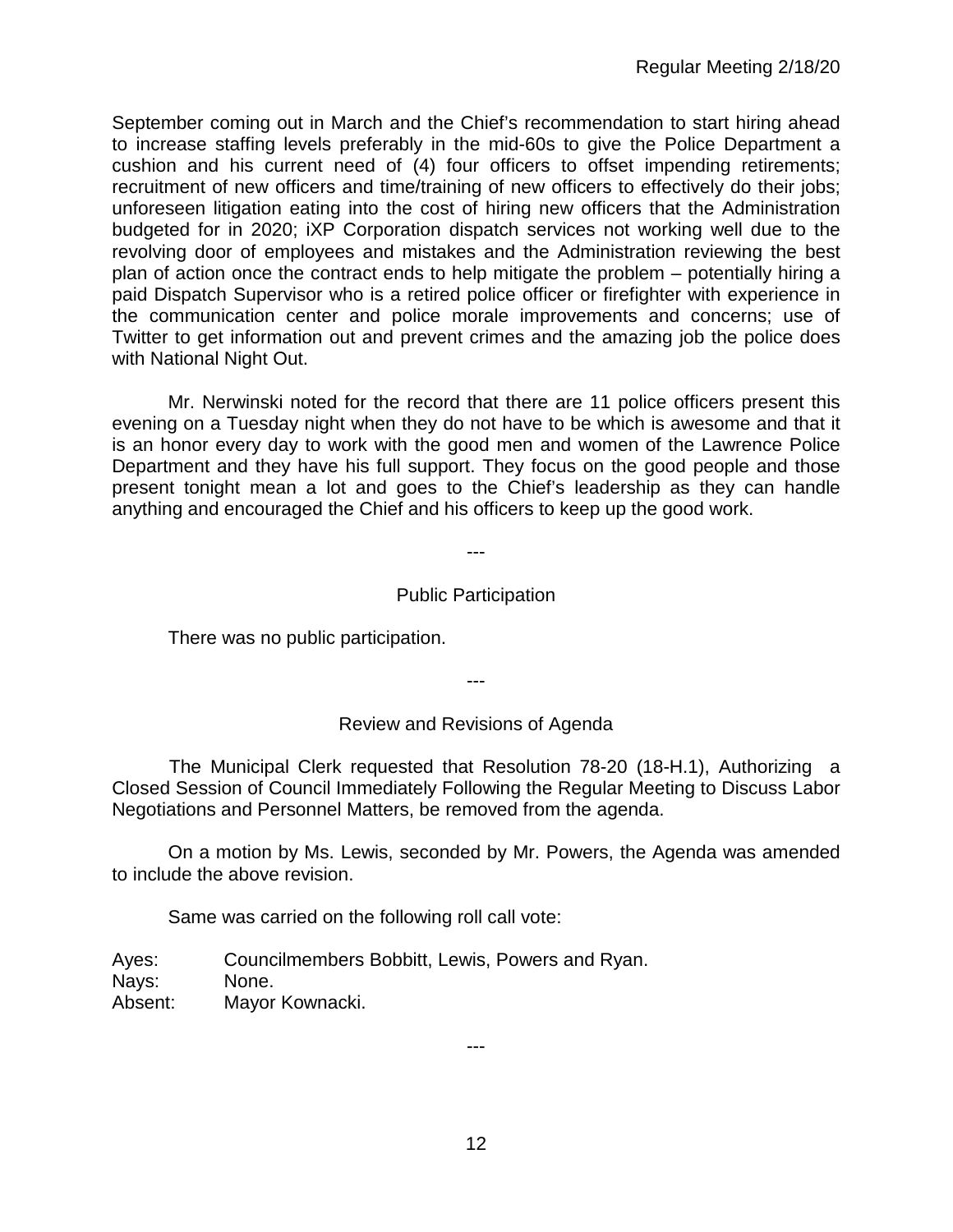### Adoption of Minutes

On a motion by Mr. Powers, seconded by Mr. Ryan, the Minutes of Regular Meeting of November 8, 2019 were approved without corrections on the following roll call vote:

Same was carried on the following roll call vote:

Ayes: Councilmembers Bobbitt, Power and Ryan. Nays: None. Abstain: Councilmember Lewis. Absent: Mayor Kownacki.

On a motion by Mr. Powers, seconded by Mr. Ryan, the Minutes of Closed Session Meeting of January 21, 2020 was approved without corrections on the following roll call vote:

 $\sim\sim\sim$ 

Same was carried on the following roll call vote:

Ayes: Councilmembers Bobbitt, Lewis, Power and Ryan. Nays: None. Absent: Mayor Kownacki.

---

#### Awarding or Rejecting of Bids

On a motion by Ms. Lewis, seconded by Mr. Powers, Resolution (9-A), Authorizing Awarding Contract to Golden Crown Contractors for Veterans Park Comfort Station, was presented for adoption.

#### Resolution No. 73–20

WHEREAS, on Thursday, August 8, 2019 bids were received and publicly opened for the project known as **Veterans Park Comfort Station**; and

WHEREAS, five (5) bids were received and reviewed by the appropriate Township Officials; and

WHEREAS, the lowest responsible bidder was Golden Crown Contractors, Inc., who submitted a bid in the amount of \$19,500.00 for the total base bid and \$6,672.00 for the alternate for a total of \$26,172.00; and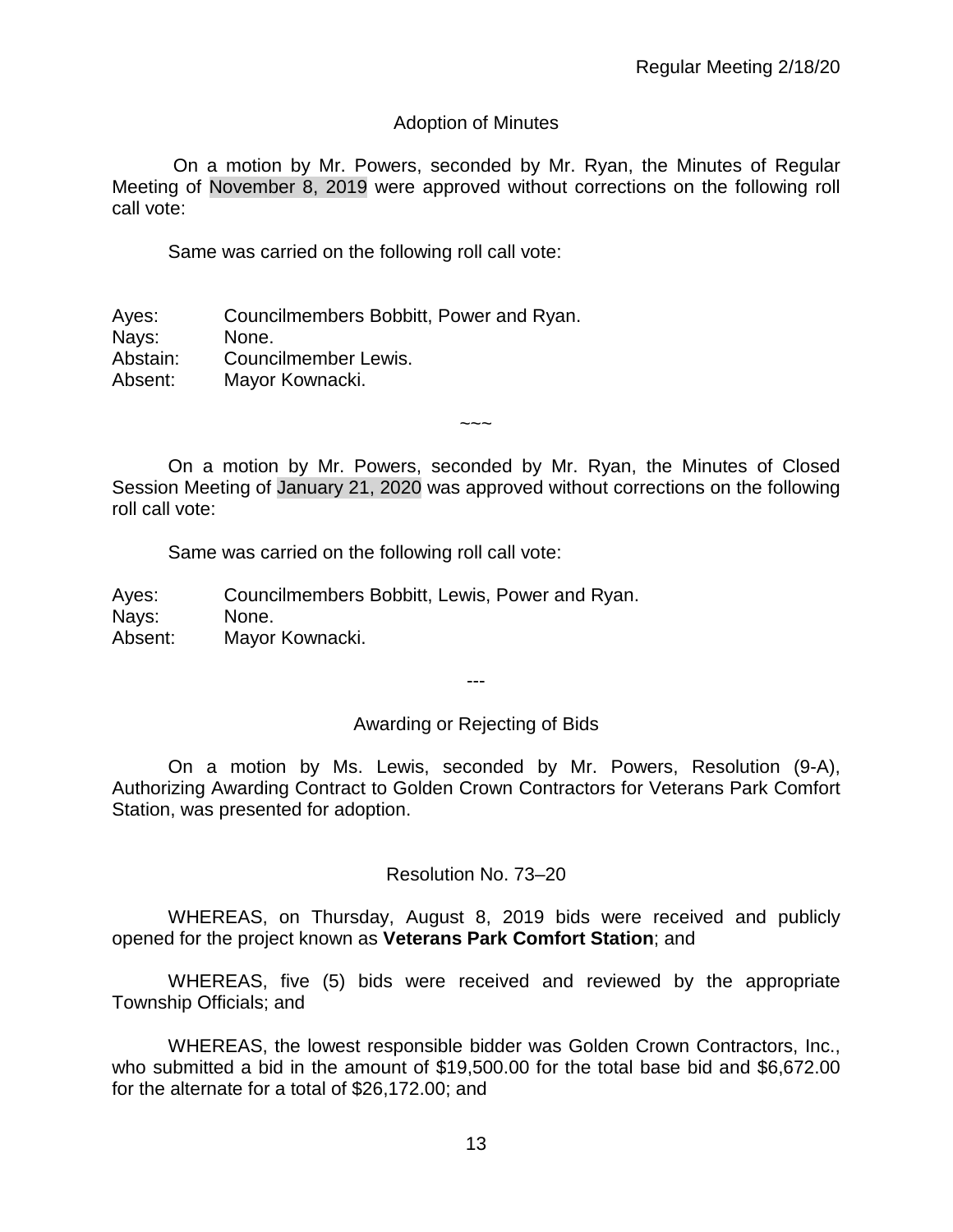WHEREAS, in accordance with N.J.A.C. 5:50-14, a Certificate of Availability of Funds has been provided and the accounts to be charged are;

| Acct.           | No.<br>Ord. | Name       | Amount                  |
|-----------------|-------------|------------|-------------------------|
| 0-16-56-843-299 | $--$        | Open Space | 172.00<br>ፍንፍ<br>່ ໓∠ບ. |

NOW, THEREFORE, BE IT RESOLVED by the Township Council of the Township of Lawrence, County of Mercer, State of New Jersey, that pursuant to the recommendations of the Municipal Engineer, the Mayor and Municipal Clerk are hereby authorized to execute a contract with Golden Crown Contractors, Inc., 4099 South Broad Street, Yardville NJ 08620 in the amount of \$26,172.00; and

BE IT FURTHER RESOLVED that the Municipal Manager is hereby authorized to draft the necessary agreement, subject to the approval of the Municipal Attorney as to form and content thereof.

Same was carried on the following roll call vote:

Ayes: Councilmembers Bobbitt, Lewis, Powers and Ryan. Absent: Mayor Kownacki.

On a motion by Ms. Lewis, seconded by Mr. Powers, Resolution (9-B), Authorizing Awarding Contract to TC Landscape Construction Group, was presented for adoption.

 $\sim\sim\sim$ 

## Resolution No. 74–20

WHEREAS, on Wednesday, February 5, 2020 bids were received and publicly opened for the project known as **Bid 20-01 Cold Soil Road Grading Improvements (Keefe Road to Van Kirk Road)**; and

WHEREAS, five (5) bids were received and reviewed by the appropriate Township Officials; and

WHEREAS, the lowest responsible bidder was TC Landscape Construction Group, Inc. who submitted a bid in the amount of \$105,002.00, and

WHEREAS, in accordance with N.J.A.C. 5:50-14, a Certificate of Availability of Funds has been provided and the accounts to be charged are;

| Acct.           | Drd. No. | Name                             | Amount      |
|-----------------|----------|----------------------------------|-------------|
| C-04-55-454-244 | 2328-19  | Various Road Improvements (Keefe | \$93,835,00 |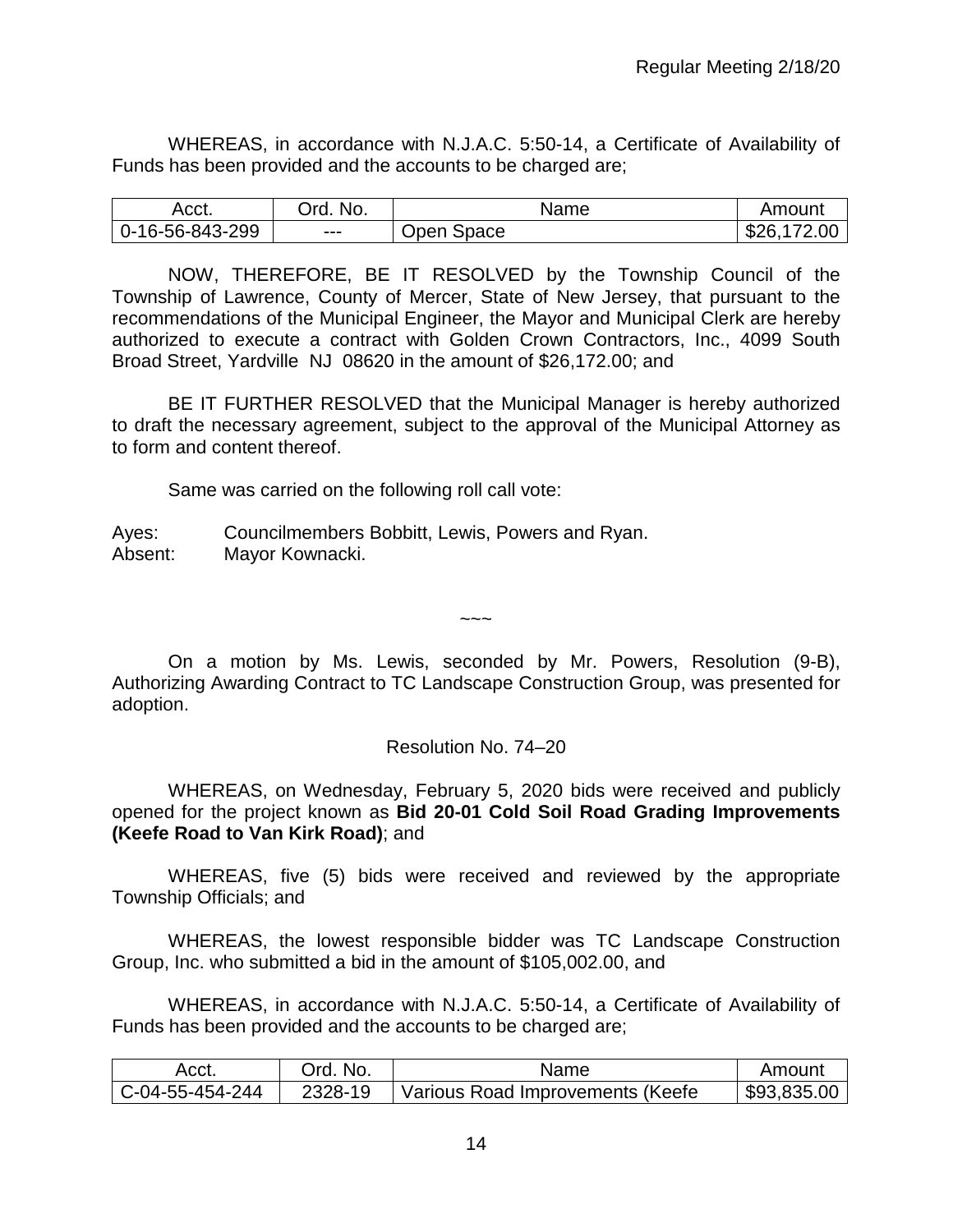|                 |         | Road, Cold Soil Road, Carson Road,<br>Van Kirk Road) |             |
|-----------------|---------|------------------------------------------------------|-------------|
| C-04-55-454-291 | 2328-19 | Various Road Improvements (Graf                      | \$11,167.00 |
|                 |         | Avenue, Harmony Avenue, Hopewell                     |             |
|                 |         | Avenue, Slack Avenue, Carr Avenue)                   |             |

NOW, THEREFORE, BE IT RESOLVED by the Township Council of the Township of Lawrence, County of Mercer, State of New Jersey, that pursuant to the recommendations of the Municipal Engineer, the Mayor and Municipal Clerk are hereby authorized to execute a contract with TC Landscape Construction Group, Inc, 1104 Biondo Street, Toms River NJ 08753 in the amount of \$105,002.00; and

BE IT FURTHER RESOLVED that the Municipal Manager is hereby authorized to draft the necessary agreement, subject to the approval of the Municipal Attorney as to form and content thereof.

Same was carried on the following roll call vote:

Ayes: Councilmembers Bobbitt, Lewis, Powers and Ryan. Absent: Mayor Kownacki.

On a motion by Ms. Lewis, seconded by Mr. Powers, Resolution (9-C), Authorizing Awarding Contract to Affordable Housing Administrator for Affordable Unit Rehabilitation Program for 2020, was presented for adoption.

 $\sim\sim\sim$ 

# Resolution No. 75-20

WHEREAS, on Tuesday, January 28, 2020, bids were received and publicly opened for the provision of administrative services for the grant known as **Lawrence Township Affordable Unit Rehabilitation**; and

WHEREAS, one (1) bid was received and reviewed by the appropriate Township Officials; and

WHEREAS, the lowest responsible bidder was Affordable Housing Administrators that submitted a bid in the amount of \$7,000.00 to review and update the existing Policies & Procedures Manual; \$1,000.00 to maintain the program waiting list; \$3,500.00 per privately owned unit rehabilitation and \$3,000.00 per publically owned unit rehabilitation; and

WHEREAS, it is anticipated that the Township may conduct up to twelve (12) rehabilitations during the term of the contract; and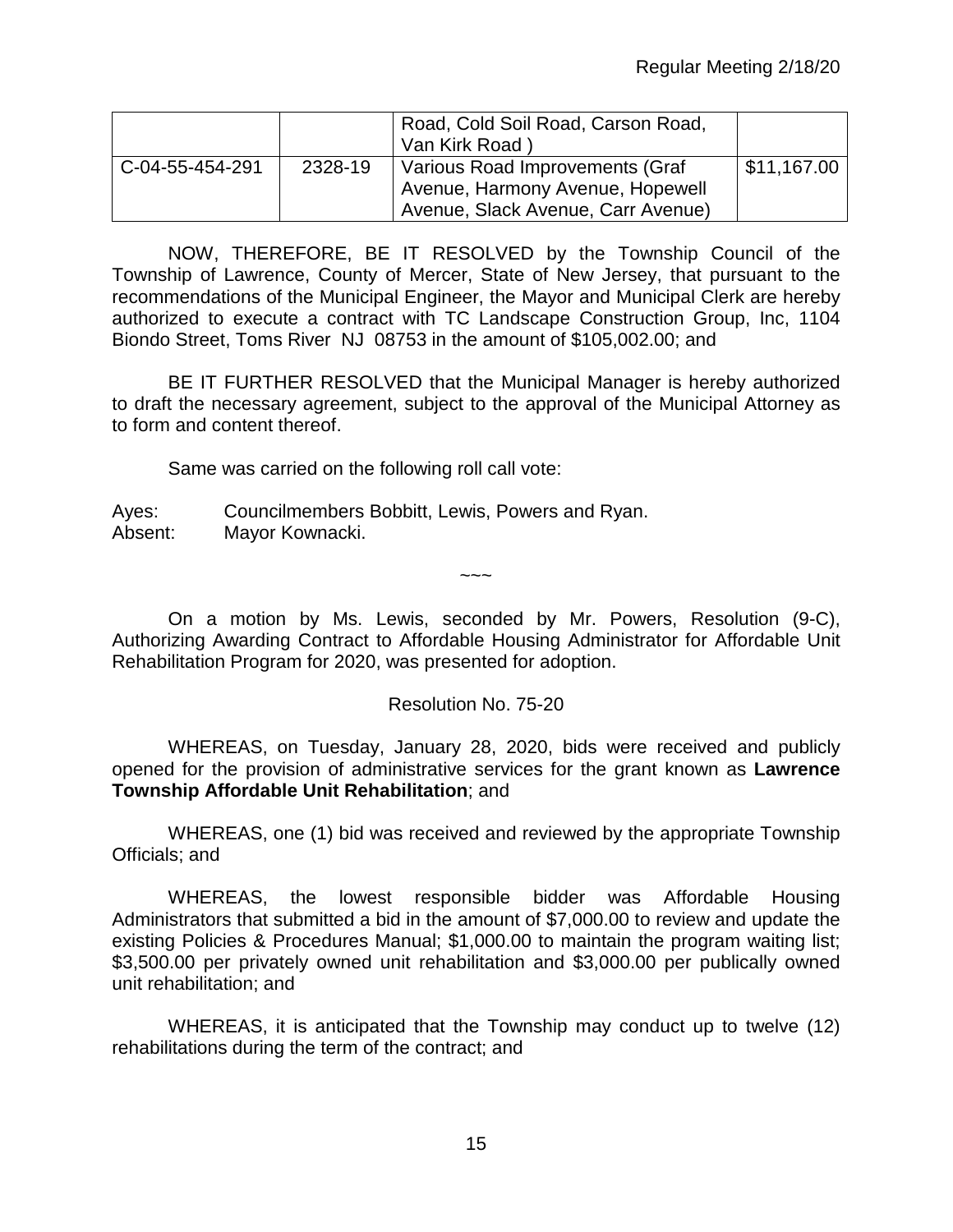WHEREAS, in accordance with N.J.A.C. 5:50-14, a Certificate of Availability of Funds has been provided and the account to be charged is G-02-41-048-299 (\$57,854.50 - 2014 Lawrence Township Affordable Housing Unit Rehabilitation) and 0- 19-56-853-299 (\$1,145.50 Affordable Housing Trust Fund); and

WHEREAS, Affordable Housing Administrators has performed satisfactorily;

WHEREAS, the Township Council of the Township of Lawrence, County of Mercer, State of New Jersey, pursuant to the recommendations of the Municipal Manager, the Mayor and Municipal Clerk executed a contract with Affordable Housing Administrators, P. O. Box 945, 825 Lincoln Avenue, Point Pleasant NJ 08742 not to exceed the amount of \$59,000.00 for a term not to exceed one (1) year with the option to renew annually for two additional one-year periods, for a total of three years; and

NOW THEREFORE, BE IT RESOLVED that the Municipal Manager is hereby authorized to draft the necessary agreement, subject to the approval of the Municipal Attorney as to form and content thereof.

Same was carried on the following roll call vote:

Ayes: Councilmembers Bobbitt, Lewis, Powers and Ryan. Absent: Mayor Kownacki.

On a motion by Ms. Lewis, seconded by Mr. Powers, Resolution (9-D), Authorizing Awarding Contract to Silviu Nedelcu Painting for Rehabilitation of 1 Roxboro Road, was presented for adoption.

 $\sim\sim\sim$ 

#### Resolution No. 79-20

WHEREAS, on Tuesday, October 1, 2019, the Township Council of the Township of Lawrence passed Resolution 312-19 awarding Silviu Nedelcu Painting & Remodeling the contract for the rehabilitation of 1 Roxboro Road though the rehabilitation program; and

WHEREAS, Silviu Nedelcu Painting & Remodeling, Inc. has found it necessary to modify scope of work; and

WHEREAS, Silviu Nedelcu Painting & Remodeling, Inc. has submitted a change order to make these necessary repairs to address these modifications; and

WHEREAS, the change order has been recommended by Affordable Housing Administrators, the Consultant for the rehabilitation program; and

WHEREAS, Silviu Nedelcu Painting & Remodeling has performed satisfactorily;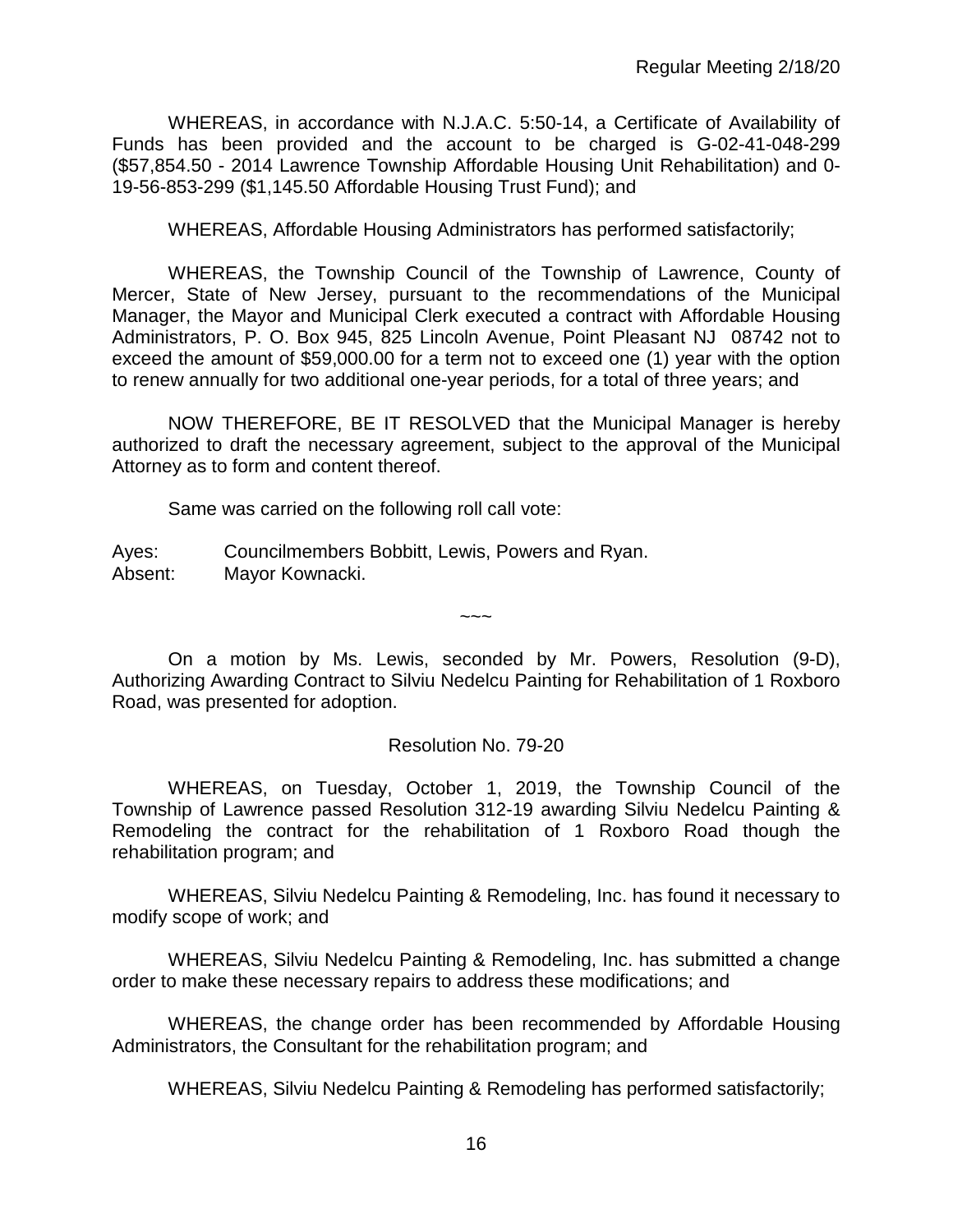WHEREAS, the owners, Colin John Anderson & Miki Anderson, of 1 Roxboro Road has been deemed eligible to participate in the rehabilitation program; and

WHEREAS, the change order in the amount of \$3,342.50 increases the total cost of the project to \$25,117.50; and

WHEREAS, in accordance with N.J.A.C. 5:50-14, a Certificate of Availability of Funds has been provided and the account to be charged is 0-19-56-853-299 (Affordable Housing Trust Fund); and

NOW, THEREFORE, BE IT RESOLVED by the Township Council of the Township of Lawrence, County of Mercer, State of New Jersey, that pursuant to the recommendations of the Municipal Manager, the Mayor and the Municipal Clerk hereby authorize the acceptance of the change order in the amount of \$3,342.50 for the purpose of rehabilitating 1 Roxboro road to Silviu Nedelcu Painting & Remodeling, 4475 Route 27, Princeton NJ 08540.

BE IT FURTHER RESOLVED that the Municipal Manager is hereby authorized to draft the necessary agreement, subject to the approval of the Municipal Attorney as to form and content thereof.

Same was carried on the following roll call vote:

Ayes: Councilmembers Bobbitt, Lewis, Powers and Ryan. Absent: Mayor Kownacki.

On a motion by Ms. Lewis, seconded by Mr. Powers, Resolution (9-E), Authorizing Awarding Contract to Windsor Guild Building, LLC for Rehabilitation of 710 Eagles Chase Drive, was presented for adoption.

 $\sim\sim\sim$ 

## Resolution No. 80-20

WHEREAS, on Tuesday, October 1, 2019, the Township Council of the Township of Lawrence passed Resolution 311-19 awarding Windsor Guild Building, LLC the contract for the rehabilitation of 710 Eagles Chase Drive though the rehabilitation program; and

WHEREAS, Windsor Guild Building, LLC has found it necessary to replace the main shut off valve in the residence; and

WHEREAS, Windsor Guild Building, LLC has submitted a change order to make the necessary repairs; and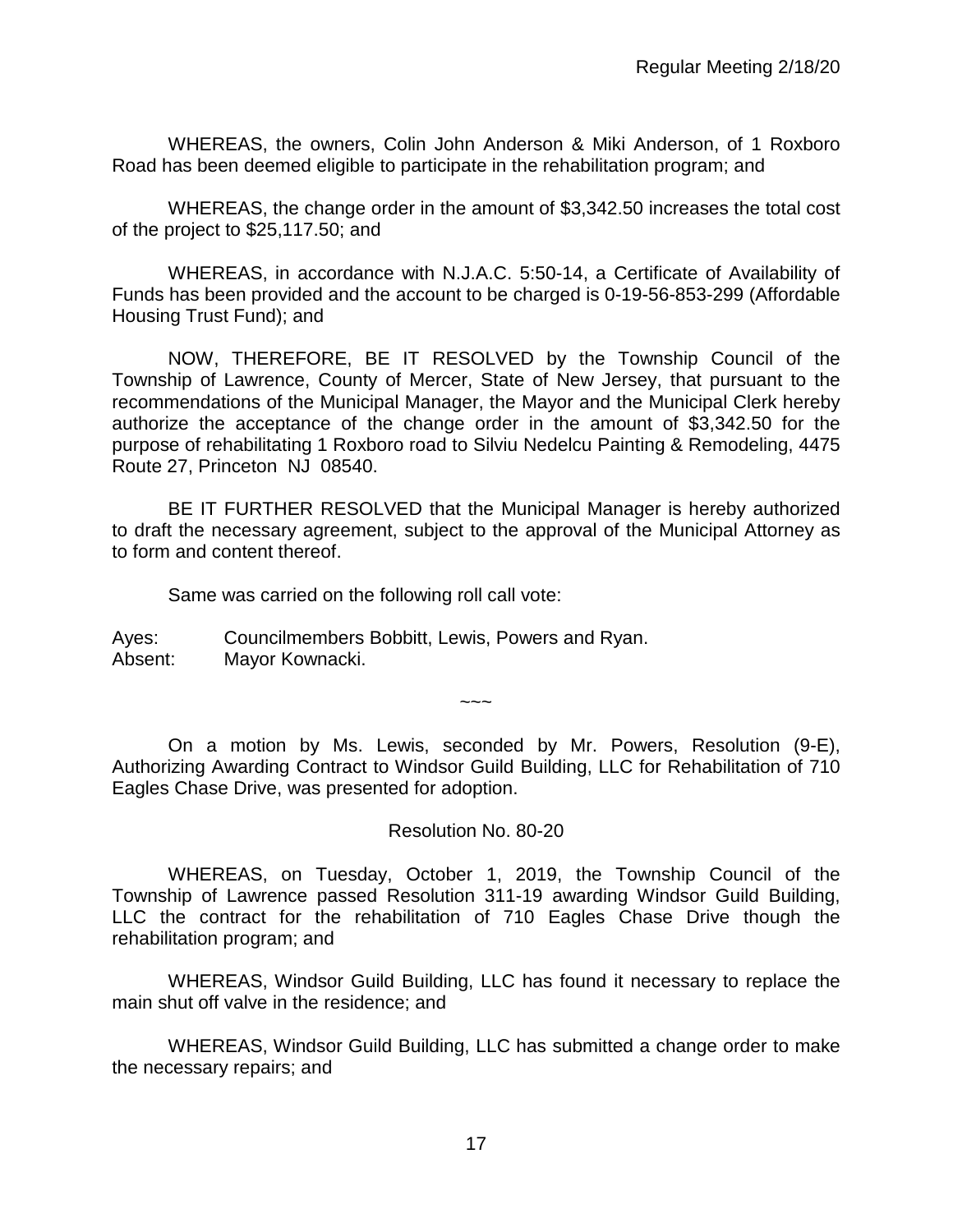WHEREAS, the change order has been recommended by Affordable Housing Administrators, the Consultant for the rehabilitation program; and

WHEREAS, Windsor Guild Building, LLC has performed satisfactorily;

WHEREAS, the owners, Mario & Juliana Fernandez, of 710 Eagles Chase Drive has been deemed eligible to participate in the rehabilitation program; and

WHEREAS, the change order in the amount of \$390.00 increases the total cost of the project to \$19,690.00; and

WHEREAS, in accordance with N.J.A.C. 5:50-14, a Certificate of Availability of Funds has been provided and the account to be charged is 0-19-56-853-299 (Affordable Housing Trust Fund); and

NOW, THEREFORE, BE IT RESOLVED by the Township Council of the Township of Lawrence, County of Mercer, State of New Jersey, that pursuant to the recommendations of the Municipal Manager, the Mayor and the Municipal Clerk hereby authorize the acceptance of the change order in the amount of \$390.00 for the purpose of rehabilitating 710 Eagles Chase Drive to Windsor Guild Building, LLC, 17 School Drive, Windsor NJ 08561.

BE IT FURTHER RESOLVED that the Municipal Manager is hereby authorized to draft the necessary agreement, subject to the approval of the Municipal Attorney as to form and content thereof.

Same was carried on the following roll call vote:

Ayes: Councilmembers Bobbitt, Lewis, Powers and Ryan. Absent: Mayor Kownacki.

---

#### Introduction of Ordinances

Councilman Bobbitt read by title, an ordinance entitled, "AN ORDINANCE AMENDING CHAPTER 435 OF THE LAWRENCE TOWNSHIP ADMINISTRATIVE CODE ENTITLED "MOTOR VEHICLE AND TRAFFIC" – Handicapped Parking

Mr. Nerwinski advised that the Ordinance amends the Code entitled "Motor Vehicles to include a handicapped parking space in front of 758 Puritan Avenue.

The Ordinance was introduced and approved on the following roll call vote:

| <b>COUNCIL</b>     | AYE | <b>NAY</b> | <b>PRESENT</b> | <b>ABSENT</b> | <b>ABSTAIN</b> | <b>MOVE</b> | <b>SECOND</b> |
|--------------------|-----|------------|----------------|---------------|----------------|-------------|---------------|
| <b>Mr. Bobbitt</b> |     |            |                |               |                |             |               |
| Ms. Lewis          |     |            |                |               |                | n           |               |
| <b>Mr. Powers</b>  |     |            |                |               |                |             |               |
| Mr. Rvan           |     |            |                |               |                |             |               |
| Mayor Kownacki     |     |            |                | ^             |                |             |               |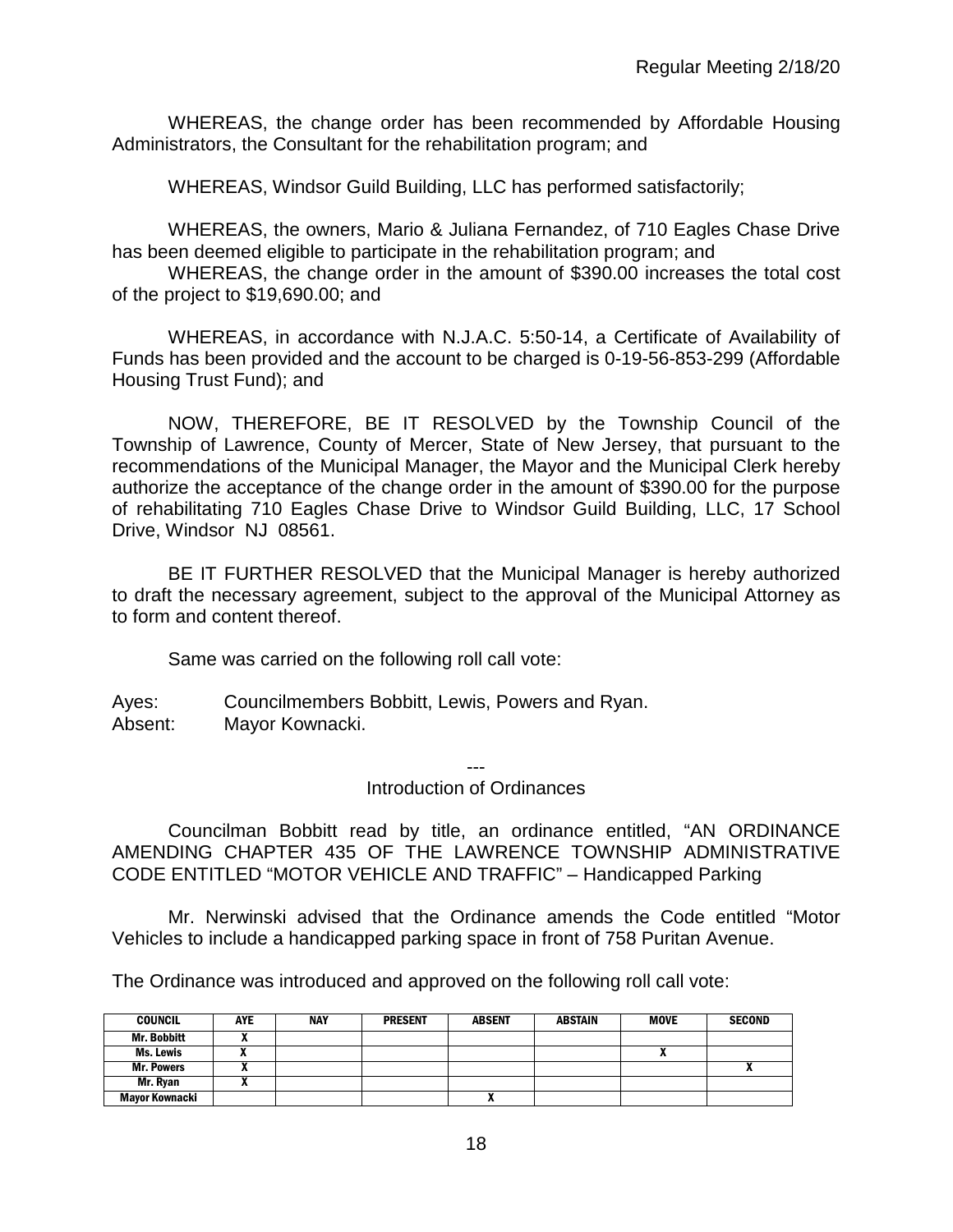---

### Adoption of Ordinances

There was no adoption of ordinances.

---

## **Manager's Report –**

Mr. Nerwinski reported that the Administration is continuing to work on the Township's new website and they had a lot of issues that have taken away their manpower and ability to aggressively get the website out and now that other things are winding down they are really going to try and get it done within the next 30 days or so.

---

## **Attorney's Report –**

Mr. Roskos reported that Judge Hurd felt their request for a Motion to Dismiss was too early in this case and suggested that Mediation be considered by the parties so they plan to proceed with the Discovery and he will be meeting next week with the Police Chief and Mr. Nerwinski to develop their discovery strategy to advocate that matter.

---

## **Clerk's Report –**

There was no Clerk's report.

## **Unfinished Business –**

The following matters were put on hold until the March Meeting when Mayor Kownacki returns.

---

- A. Change of Start Time for Council Meetings
- B. Change of Start Time for Boards and Committees

---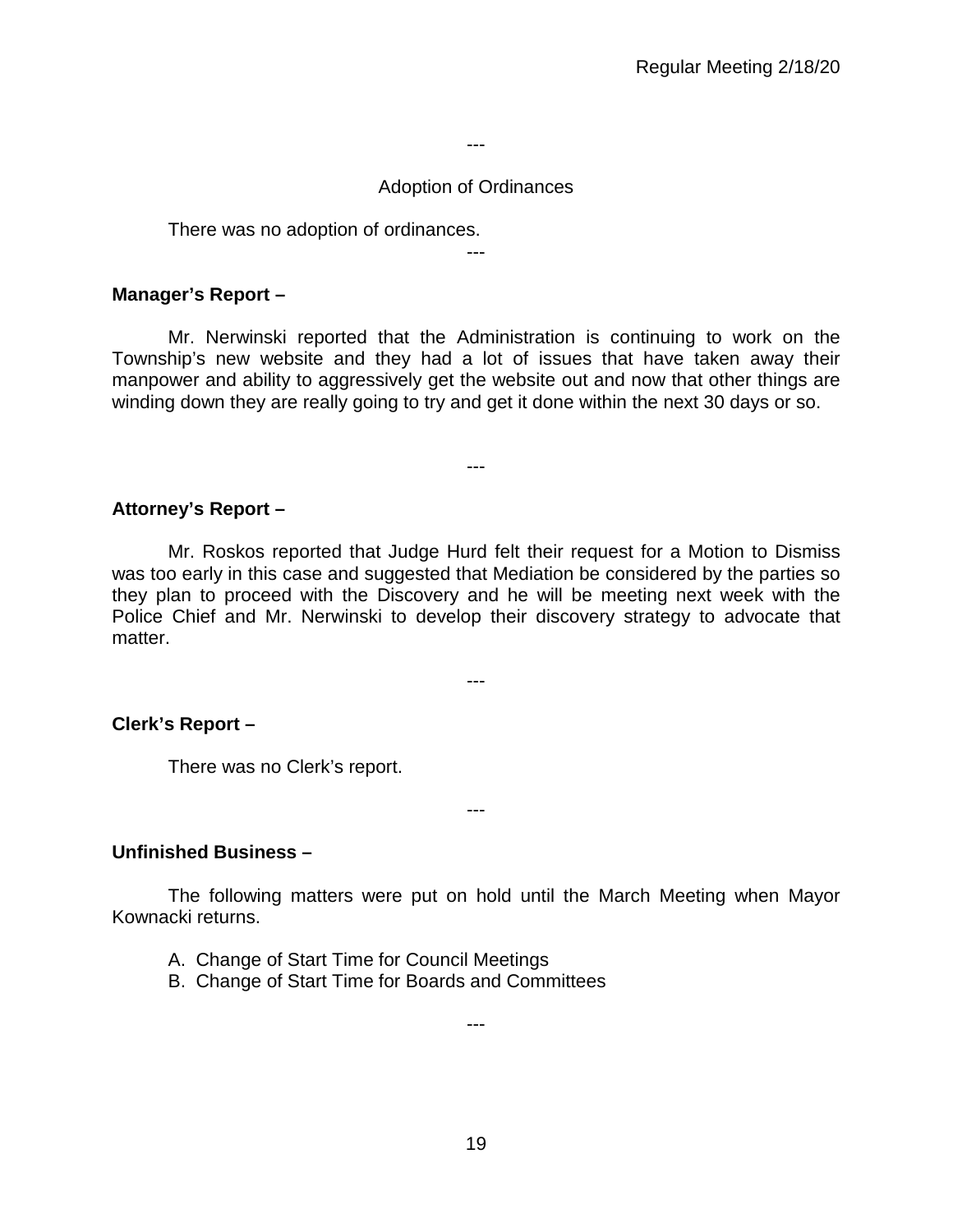**New Business –** 

There was no new business.

# **Public Participation (3-minute limitation per speaker)** –

There was no public participation.

---

---

### Resolutions

Resolution Nos. 70-20 (18-A.1) through 94-20 (18-H.6) with the exception of Resolutions 71-20 (18-D.2), 73-20 thru 75-20, 79-20 and 80-20 (Bid Awards) and 78-20 (Closed Session) were approved by the following roll call vote:

| <b>COUNCIL</b>     | <b>AYE</b> | <b>NAY</b> | <b>PRESENT</b> | <b>ABSENT</b> | ABSTAIN | <b>MOVE</b> | <b>SECOND</b> |
|--------------------|------------|------------|----------------|---------------|---------|-------------|---------------|
| <b>Mr. Bobbitt</b> |            |            |                |               |         |             |               |
| <b>Ms. Lewis</b>   |            |            |                |               |         | Λ           |               |
| <b>Mr. Powers</b>  |            |            |                |               |         |             | $\mathbf{r}$  |
| Mr. Ryan           | ~          |            |                |               |         |             |               |
| Mayor Kownacki     |            |            |                |               |         |             |               |

Cited Resolutions are spread in their entirety in the Resolution Books of the Township of Lawrence.

 $\sim\sim\sim$ 

Resolution No. 71-20 (18-D.2) was approved by the following roll call vote:

| <b>COUNCIL</b>     | <b>AYE</b> | <b>NAY</b> | <b>PRESENT</b> | <b>ABSENT</b> | <b>ABSTAIN</b> | <b>MOVE</b> | <b>SECOND</b> |
|--------------------|------------|------------|----------------|---------------|----------------|-------------|---------------|
| <b>Mr. Bobbitt</b> |            |            |                |               |                |             |               |
| Ms. Lewis          |            |            |                |               |                |             |               |
| <b>Mr. Powers</b>  |            |            |                |               |                | n           |               |
| Mr. Ryan           |            |            |                |               |                |             | ^             |
| Mayor Kownacki     |            |            |                |               |                |             |               |

Cited Resolutions are spread in their entirety in the Resolution Books of the Township of Lawrence.

---

## **Council Initiatives/Liaison Reports –**

Councilman Bobbitt advised that Growth & Redevelopment Committee had a lengthy meeting with a packed house in the Lower Level Conference Room with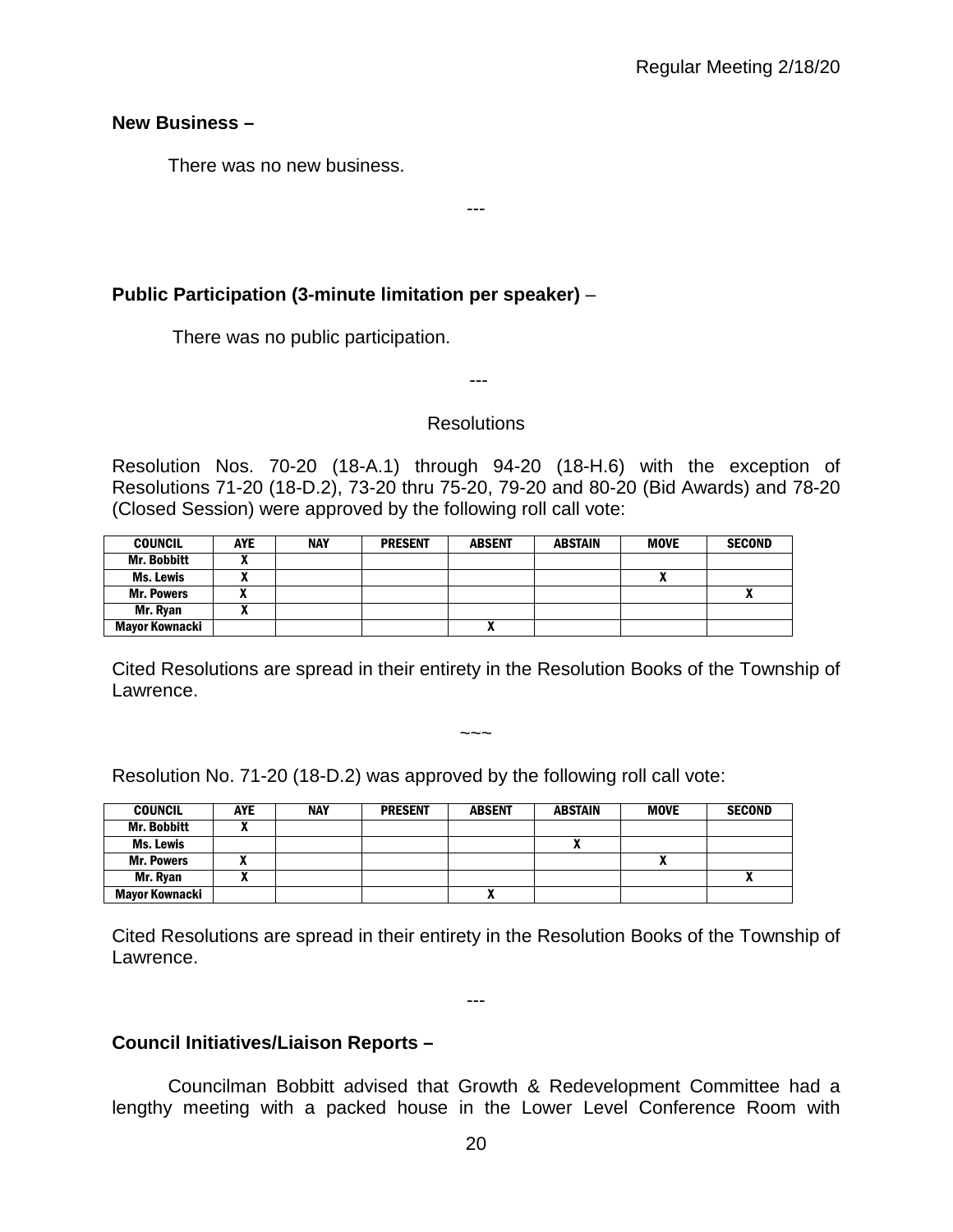presentation of the Business Route 1 Redevelopment Plan and he had been working with the Municipal Manager, Greg Whitehead, Director of Public Works, Jim Parvesse, Municipal Engineer and Brenda Kraemer, Assistant Municipal Engineer, as well as people from Clarke, Caton Hintz about how to the spruce up the Brunswick Pike area and the plan was well received by 95 percent of the audience to the point one person in the audience asked where is the money and when are they going to start so he asked Mr. Nerwinski to look into plans for funding.

Councilman Bobbitt reported on March  $11<sup>th</sup>$  from  $5 - 7p$ .m. at the Slackwood Fire Company there will be a second presentation for those who missed the last one and they had a good working group in terms of addressing some of the issues dealing with maintenance and how to move forward.

Councilman Powers advised that the Historic Preservation Committee meets at 7:30 p.m. and he asked them about changing the meeting time to 7:00 p.m. and they had no objection to the time change and suggested when the liaisons meet with the various boards and committees to poll their preference. The Committee also approved The Lawrenceville School application regarding for one of the residential houses which will be coming before the Planning Board.

Councilwoman Lewis reported that she had good conversations with the Environmental and Green Advisory Committee, Health Advisory Board along with Trails, Open Space and Stewardship Advisory Committee and they had a packed house for both. They had discussions concerning TICK Disease Prevention for humans and animals, signage regarding the Green Fest taking place on March 14<sup>th</sup> at Rider University, the Coronavirus as it relates to things they seen in Lawrence and efforts to move the Zero Vision Policy forward. They will be reaching out to other committees and staff to get there feedback before coming before Council.

---

---

#### **Written Communications –**

There was no written communications.